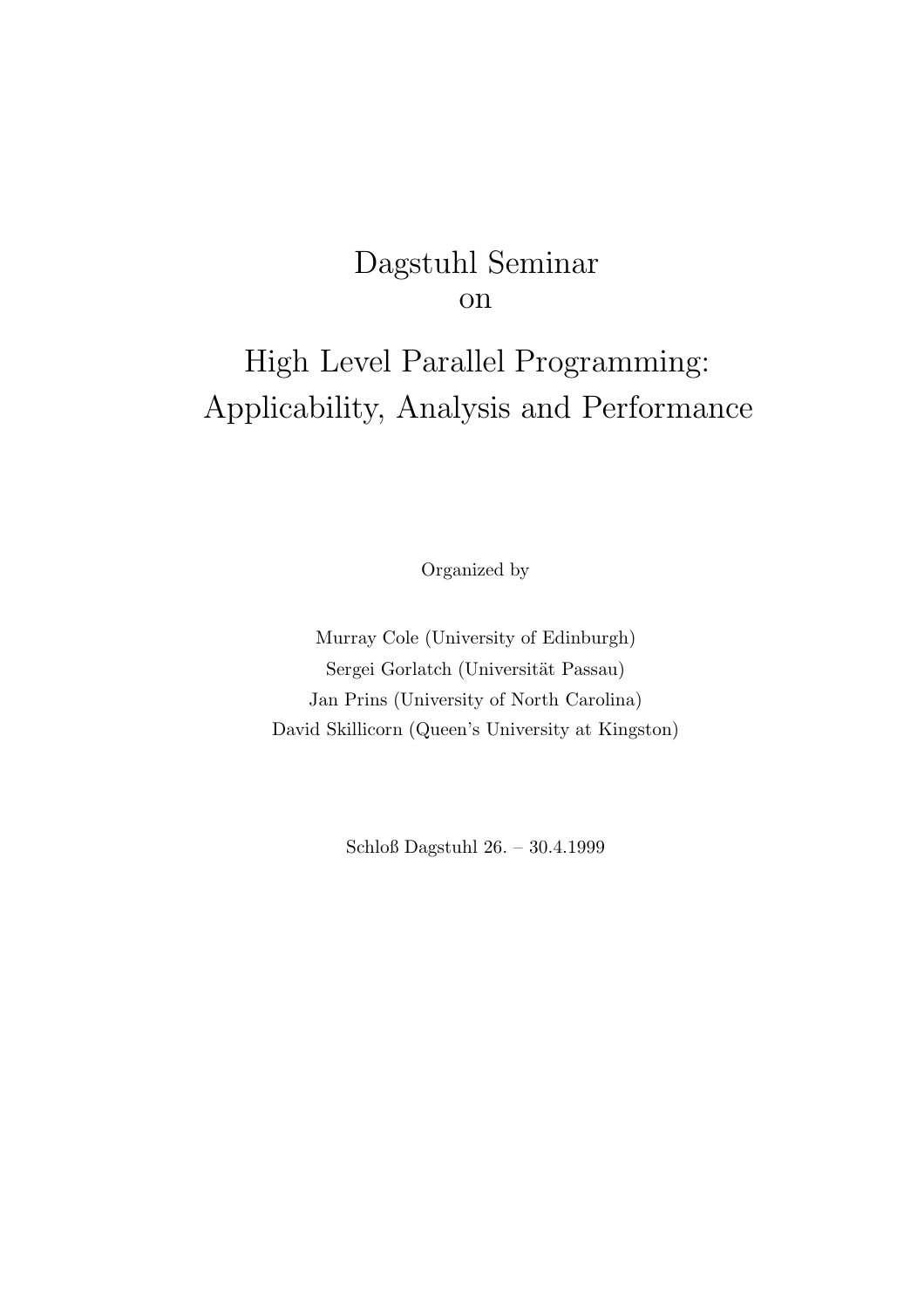# Contents

| $\mathbf 1$    | Preface                                                                                                                                                                                                                                                                             | 1              |
|----------------|-------------------------------------------------------------------------------------------------------------------------------------------------------------------------------------------------------------------------------------------------------------------------------------|----------------|
| $\overline{2}$ | Abstracts                                                                                                                                                                                                                                                                           | 4              |
|                | Meeting the Real World Half Way<br>Murray Cole                                                                                                                                                                                                                                      | $\overline{4}$ |
|                | Combining Template-based Task Parallelism and HPF Data Parallelism<br>Salvatore Orlando                                                                                                                                                                                             | $\overline{4}$ |
|                | P3L, FAN and Transformations<br>Susanna Pelagatti                                                                                                                                                                                                                                   | $\overline{5}$ |
|                | High-Level Programming for Parallel Cellular Computation<br>Domenico Talia                                                                                                                                                                                                          | $\overline{5}$ |
|                | SEND-RECV Considered Harmful: a New Way                                                                                                                                                                                                                                             |                |
|                | To Structure and Optimize Parallelism?                                                                                                                                                                                                                                              | 5              |
|                | Using Explicit Metadata to Separate the<br>Performance Issues in Adaptive Applications                                                                                                                                                                                              |                |
|                | Paul H. J. Kelly $\ldots \ldots \ldots \ldots \ldots \ldots \ldots \ldots \ldots \ldots$                                                                                                                                                                                            | 6              |
|                | Virtual BSP: Parallel Processing<br>on Transient Processors<br>Boleslaw Szymanski                                                                                                                                                                                                   | $\overline{7}$ |
|                | SCL: Flexible library support for data-parallel languages                                                                                                                                                                                                                           | 7              |
|                | Costing Parallel Programs - What Next?                                                                                                                                                                                                                                              | 7              |
|                | The Algebraic Path Problem Revisited                                                                                                                                                                                                                                                | 8              |
|                | The Network of Tasks Model<br>David B. Skillicorn                                                                                                                                                                                                                                   | 8              |
|                | Abstract Parallel Machines for the Polytope Model<br>Nils Ellmenreich runnen and contained a series and containing the series of the series of the series of the series of the series of the series of the series of the series of the series of the series of the series of the se | 9              |
|                | The Parallel Functional Language Eden<br>Ulrike Klusik, Rita Loogen, Steffen Priebe                                                                                                                                                                                                 | 9              |
|                | BSP Cost Analysis of Skeletal Programs<br>Yasushi Hayashi and Murray Cole $\ldots \ldots \ldots \ldots \ldots \ldots$                                                                                                                                                               | 10             |
|                | High level BSP programming                                                                                                                                                                                                                                                          | 11             |
|                | Parallelizing Compilation of Higher-Order Functional Programs using Skele-<br>tons - A Compiler for HDC                                                                                                                                                                             |                |
|                | Christoph A. Herrmann and Christian Lengauer<br>.                                                                                                                                                                                                                                   | 11             |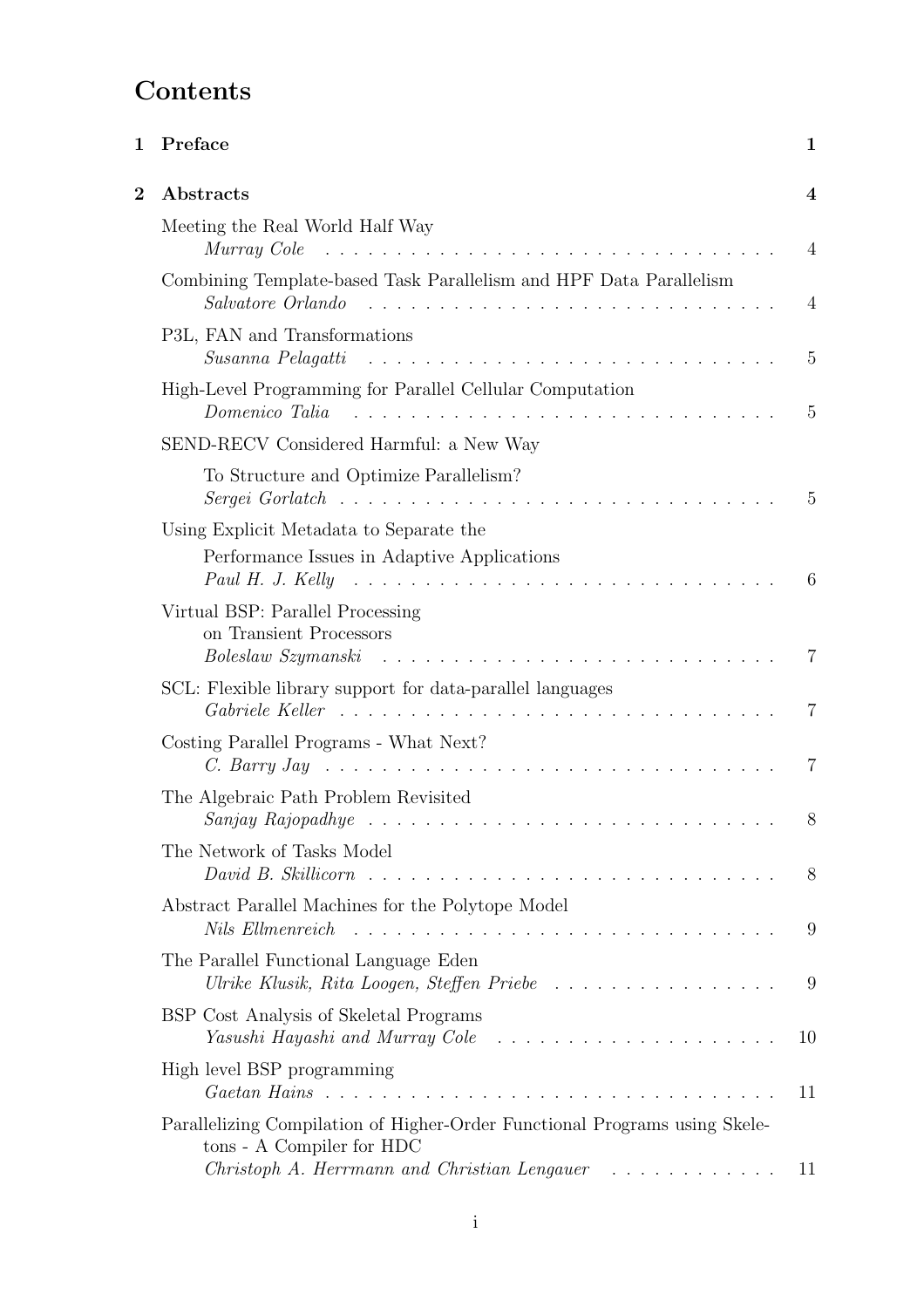| 3 | List of Participants                                                                                                                                            | 20 |
|---|-----------------------------------------------------------------------------------------------------------------------------------------------------------------|----|
|   | Piecewise Execution of Nested Parallel Programs<br>Wolf Pfannenstiel $\ldots \ldots \ldots \ldots \ldots \ldots \ldots \ldots \ldots$                           | 19 |
|   | Scheduling of Data Parallel Modules<br>Thomas Rauber and Gudula Rünger                                                                                          | 19 |
|   | EPOS: Paving the Path for Parallel Applications<br>Antonio Augusto Froehlich and Wolfgang Schroeder-Preikschat                                                  | 18 |
|   | Compilation of a Specialized Language for Massively Parallel Computers<br>Julien Mallet $\ldots \ldots \ldots \ldots \ldots \ldots \ldots \ldots \ldots \ldots$ | 17 |
|   | Diffusion: Calculating Efficient Parallel Programs<br>Zhenjiang Hu, Masato Takeichi and Hideya Iwasaki                                                          | 16 |
|   | Is Nested Data Parallelism Portable?<br>Manuel M. T. Chakravarty                                                                                                | 16 |
|   | Irregular Computation in Fortran -or- Does Fortran Count as a High-Level<br>Programming Model?<br>Jan Prins                                                     | 16 |
|   | A Coordination Language for Mixed Task and Data Parallel Programs<br>Thomas Rauber and Gudula Rünger                                                            | 15 |
|   | The parallel programming language ForkLight<br>Christoph Kessler                                                                                                | 14 |
|   | A Practical Solution to Programming Parallel Computers<br>Lawrence Snyder $\ldots \ldots \ldots \ldots \ldots \ldots \ldots \ldots \ldots \ldots$               | 14 |
|   | Programming Shared-Memory Multiprocessors<br>Using the Cilk Multithreaded Language                                                                              | 14 |
|   | The Stampede Cluster Programming System for Interactive Multimedia Ap-<br>plications<br>Rishiyur S. Nikhil                                                      | 13 |
|   | Parallel Functional Programs Translated into Java                                                                                                               | 13 |
|   | Evaluation Strategies for Parallel Haskell<br>$Keyin$ Hammond                                                                                                   | 12 |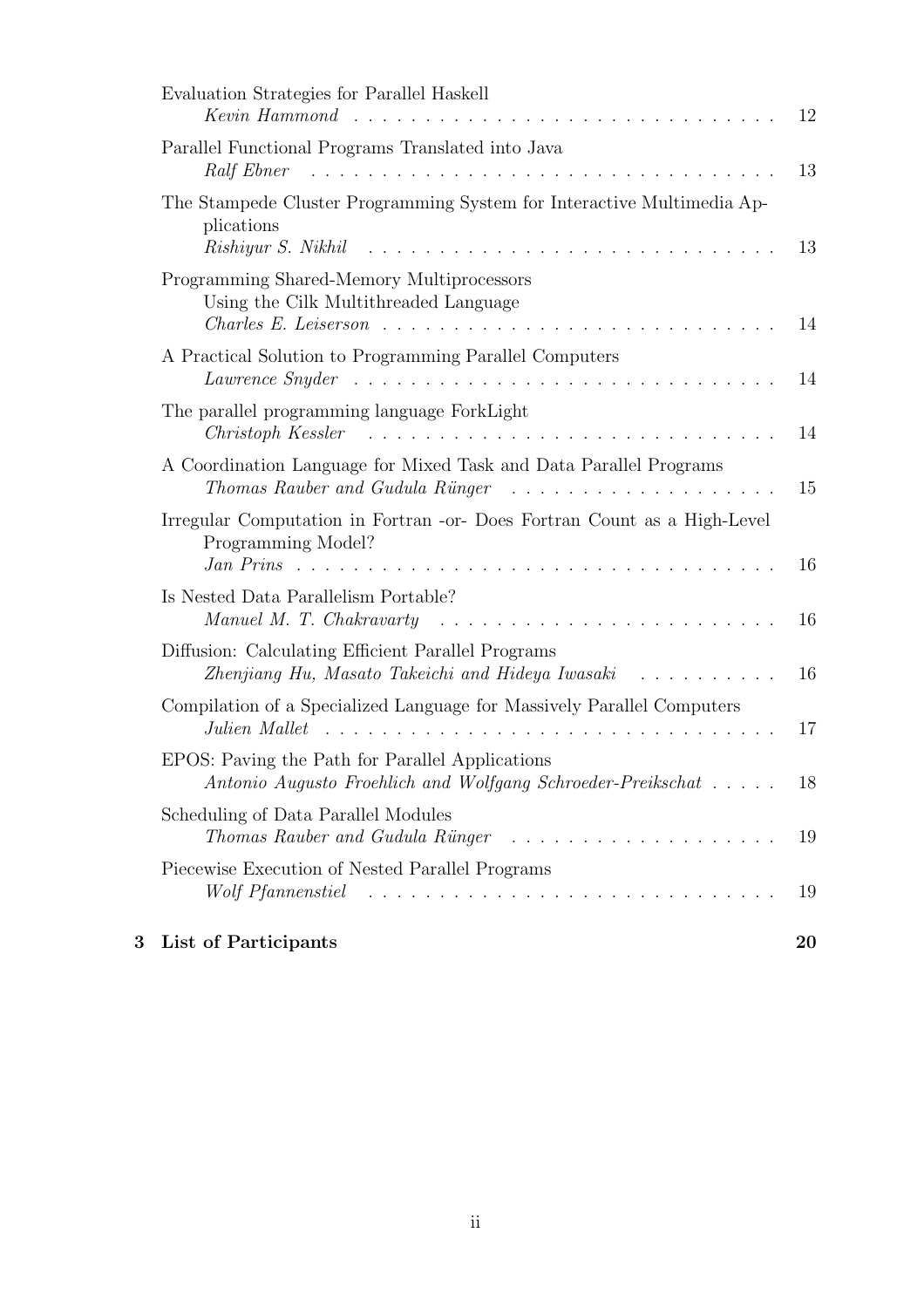## 1 Preface

It is generally acknowledged that programming parallel computers effectively and correctly is a conceptually challenging task for all but the simplest of applications. Consequently, there is widespread research interest in models and methodologies which can assist the process. In order to provide some degree of durability, such approaches must abstract from the detailed characteristics of specific systems, while remaining efficiently implementable by those systems.

The previous Dagstuhl Seminar 9708 brought together a spectrum of researchers with interests related to the "higher order" aspects of this area, ranging from those with theoretical interests in program development to practical systems builders. The present seminar has aimed to focus more closely on the developments in two of the areas which emerged at the original workshop as being on the critical path to progress to include approaches which are more generally "high level" rather than specifically "higher order". By "high level" we mean going beyond the simple extension of sequential languages with communications or shared data primitives, to models and languages in which the expression of conceptual structure is encouraged and supported.

Most interest in parallel programming is motivated by the quest for dramatically improved performance in processing large applications. To gain credibility with that community, we must be able to show that our methods are competitive. The quantification of performance is simplified by the computational structure inherent in the high level approach. This applies equally to attempts to predict performance on the basis of static program analysis and a small number of architecture specific parameters (more commonly know as "cost-modeling") and to the benchmarking and post-hoc analysis of the behaviour of implemented systems.

Similarly, we must be able to demonstrate convincingly that high level parallelism enhances the applicability of the underlying technology by simplifying the expression of real programs for real problems (rather than the sanitized and simplified examples appropriate to the early stages of research). Paradoxically, our target audience must also be convinced that there is no loss of expressiveness when dealing with those parallel programming sub-tasks in which there is no well behaved structure to capture.

In summary the following questions and the many subordinate issues they raise were addressed during the seminar:

- How well can high-level parallel programming methods match the performance of more machine specific approaches?
- What do (and should) we mean by performance in this context?
- Can such systems be effectively cost-modelled, and if so, would this be an attractive feature to practitioners?
- Can we support such models with other conceptual tools in ways which enhance their attractiveness?
- Can the tension between the use of abstraction and the requirement for detailed ad-hoc control in certain problems be satisfactorily resolved?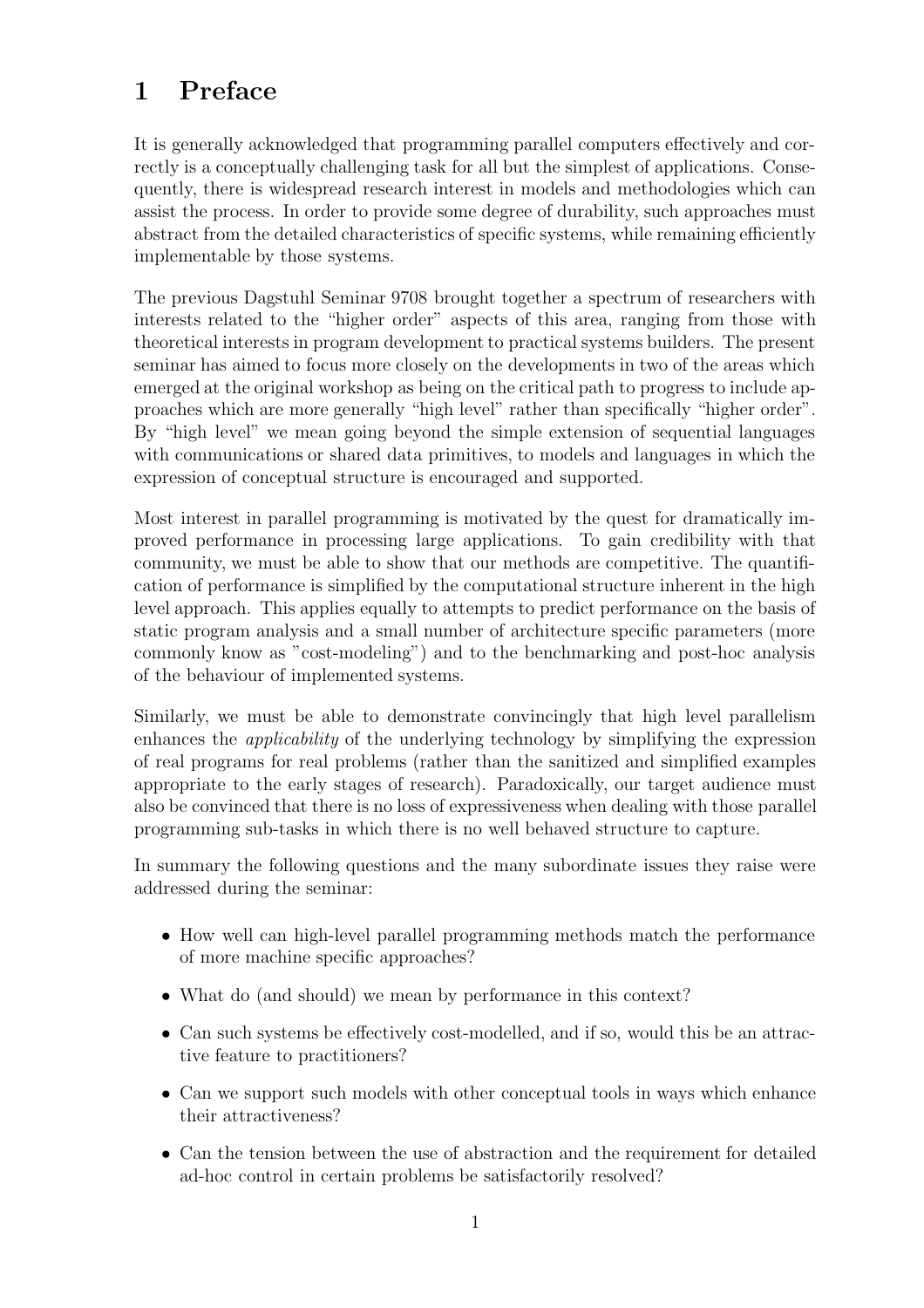In order to ensure that contributions remain focused on cost and applicability, and to provide some common ground on which debate can be conducted, we circulated the participants well in advance with two realistic problems to act as case studies: (1) the Frequent Sets Problem in data mining, and (2) the Barnes-Hut algorithm for the N-Body problem, Both problems are important in practice but have not been treated well to date because of methodological limitations. Lively and deep discussions on both problems, in particular about such evaluation criteria as succinctness, correctness and clarity, as well as performance, contributed a lot to the success of the seminar:

• The Frequent Sets Problem is one of the basic building blocks of many data mining algorithms. Suppose that an organization has recorded the set of objects purchased by each customer on each visit. The goal of the frequent set problem is to find those (smaller) subsets of objects that appear in more than a given fraction of the sets. This information can be used to, for example, place objects that are often purchased together near each other on the shelf. The algorithm is also applicable in scientific domains, for example to find the 'interesting '' parts of complex simulations.

Given a set M (all of the possible objects that can be sold) and a bag N of subsets of M (each element of the bag records the subset of objects purchased by one customer in one visit), find all subsets of M that appear in more than a fraction x of the elements of N.

The problem is trivial in the sense that there is an obvious algorithm. However, the size of the data concerned is so large that it becomes critical to do as little work as possible. Clever algorithms are necessary.

There have been two main approaches. The first depends on the observation that a set can only be frequent if all of its subsets are frequent. This reduces the number of sets whose frequencies need to be checked. A summary of this approach can be found at http://www.cs.helsinki.fi/ htoivone/pubs/toivonen.ps.gz in Toivonen's thesis. The other tries to use the vast mathematical literature on lattices to improve the search. An example is the work of Zaki at Rochester:

http://www.cs.rochester.edu/trs/system-trs.html

The frequent set problem fits well with calculational approaches in the sense that it is straightforward to write down a solution, but harder to transform it to an efficient solution.

This problem was presented to Dagstuhl participants in advance of the workshop. During the workshop, two attacks on the problem were made. Zhenjiang Hu was able to derive a much-improved version of a functional implementation. Its performance was compared to a direct implementation by Christoph Herrmann. On some small synthetic datasets, performance improvements of an order of magnitude were demonstrated. Second, Charles Leiserson pointed out that an approximate algorithm due to P. Gibbons and J. Matias for computing distributions in datasets might be applicable to the problem. Discussion along this line took place during the meeting, although no substantial progress was achieved (the approach has since been extended and shown to work well, however).

• The N-Body Problem: given a self-gravitating system consisting of n distinct particles characterized by their mass, initial position, and velocity, the problem is to compute the force on each particle that is induced by the other particles.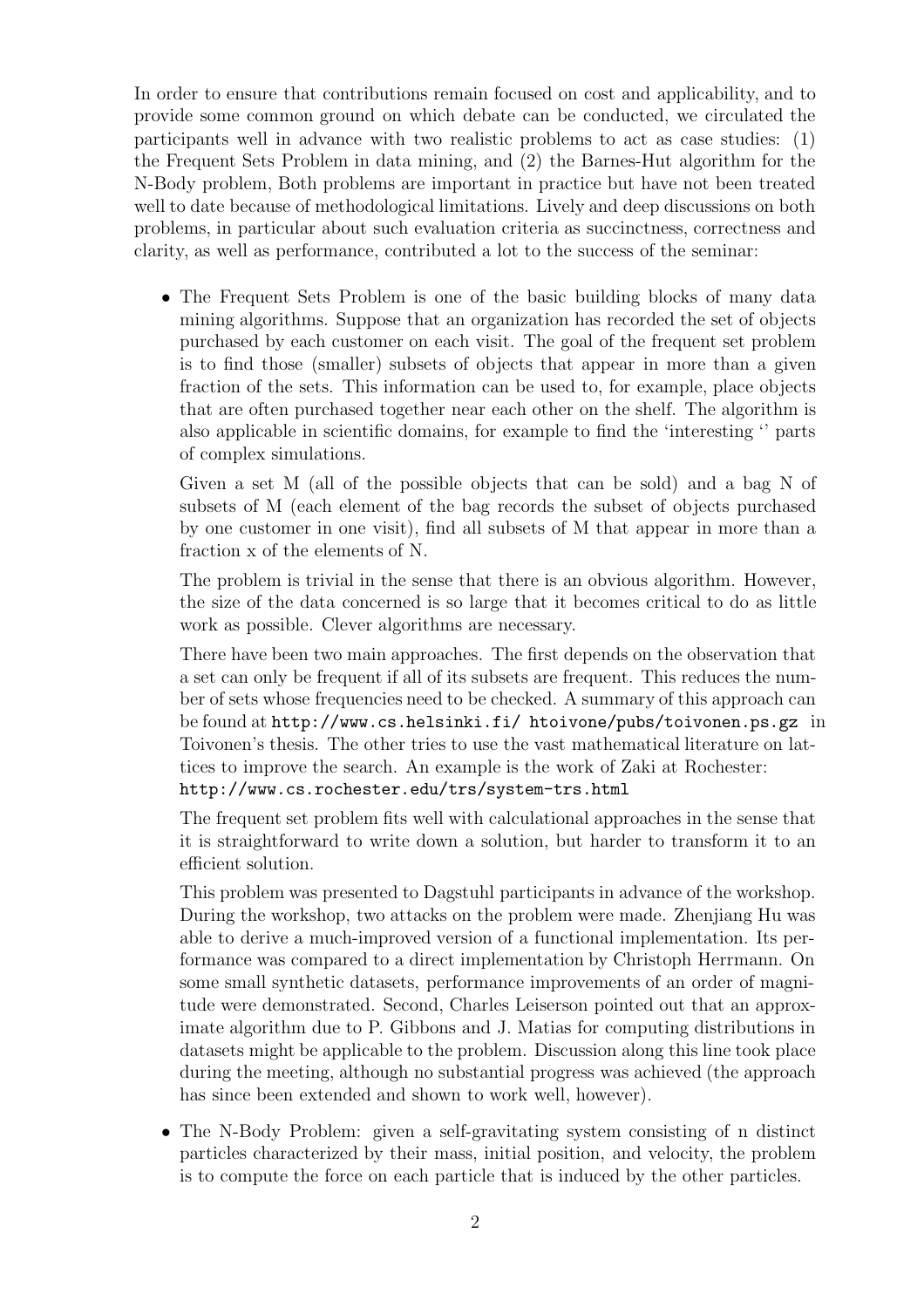A direct force calculation would require the computation of  $O(n2)$  interactions, a large amount of work for particle systems encountered in practice. There exist a variety of methods that compute approximations to the exact solution with reasonable accuracy and with an improved asymptotic complexity.

The Barnes-Hut hierarchical force-calculation algorithm exploits the fact that, at a distance, the combined potential of a group of particles can be approximated by the potential of the center of mass of that group. The algorithm makes use of a hierarchical quad-tree (or oct-tree in 3D) decomposition of the space containing the particles, and associates with each region its center of mass. After the tree is built, the force calculation traverses the tree top down for each particle to accumulate the total force on the particle. Subregions are explored only if the region's center of mass is not sufficiently far away from the particle to be used as an approximation.

The treeForce computation for each particle is independent and can be computed in parallel. Moreover, the recursive force-computations in the tree traversal are independent and can be computed in parallel. The parallelism specified in treeForce is dynamic since the available parallelism increases with the depth of the recursion. It is irregular because the degree of parallelism specified and the locality of the interactions depends on the distribution of the particles.

This problem has been suggested for consideration in Dagstuhl because the algorithm can be succinctly expressed in a high-level notation, yet an efficient implementation is challenging. Furthermore, some comparative performance data is available for low-level implementations.

In order to encourage critical comment on our ideas, we invited a small number of open-minded participants who are prominent in the use of currently dominant parallel programming technologies (such as MPI, HPF and multi-threading). Their pragmatic perspective on our proposals was illuminating.

The 33 participants of the workshop came from 8 countries: 12 from Germany, 6 from the USA, 5 from the UK, 3 from each France, Italy and Japan, and 1 from each Australia and Canada. The organizers would like to thank everyone who has helped to make this workshop a success.

Murray Cole Sergei Gorlatch Jan Prins David Skillicorn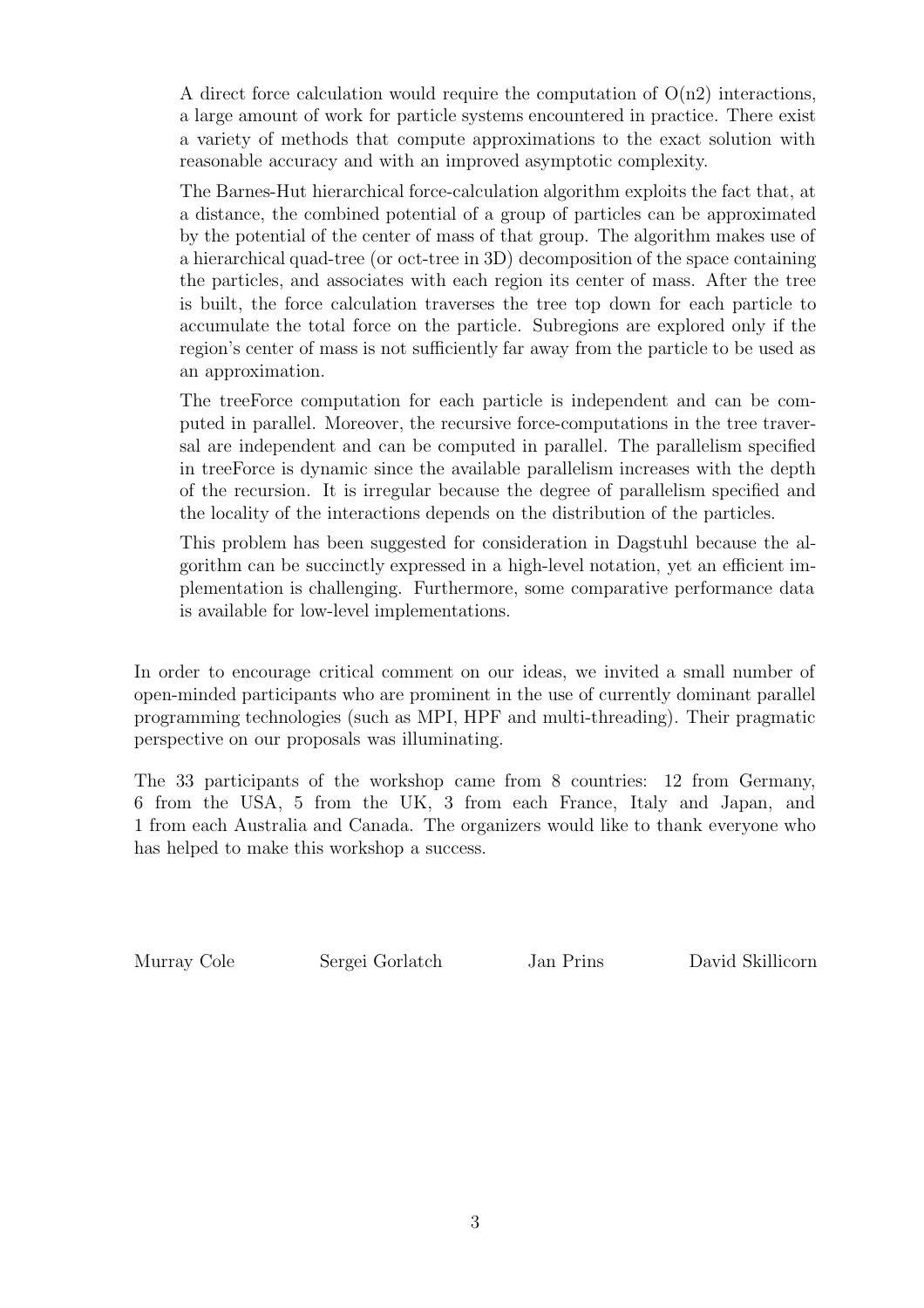### 2 Abstracts

### Meeting the Real World Half Way

Murray Cole University of Edinburgh, UK

Higher order skeletal parallel programming has been studied for at least ten years but a breakthrough into the mainstream remains elusive. We speculate that our community must be prepared to "meet the real world half way", by embedding our concepts in frameworks which are familiar to everyday parallel programmers. Two possible avenues are suggested.

"Frame" represents an attempt to define an imperative, block-structured skeletal language in which the skeletons have the status of conventional control constructs and in which ad-hoc parallelism may be introduced at the leaves of the computation.

The "patterns" concept has attracted increasing popularity in the Software Engineering world. Its central concern (of abstraction and sharing of "good solutions" appears related to our own interests. We consider whether "patterns" may offer a bridge between our communities.

### Combining Template-based Task Parallelism and HPF Data Parallelism

Salvatore Orlando University of Venice, Italy

We present  $COLT_{HPF}$ , a run–time support specifically designed for the coordination of concurrent and communicating HPF tasks. The version of  $COLT_{HPF}$  iimplemented on top of MPI requires only small changes to the run–time support of the HPF compiler used. There exists a more portable version of  $COLT_{HPF}$ , built on top of PVM, which also permits HPF tasks to be dynamically created. Although the  $COLT_{HPF}$  API can be used directly by programmers to write applications as a flat collection of interacting data-parallel tasks, we believe that it can be used more productively through a compiler of a simple high-level coordination language which facilitates programmers in structuring a set of data-parallel HPF tasks according to common forms of task-parallelism. We outline design and implementation issues, and discuss the main differences from other approaches to exploiting task parallelism in the HPF framework. We show how  $COLT_{HPF}$  can be used to implement common forms of parallelism, e.g. pipeline and processor farms, and we present experimental results regarding a sample application. The experiments were conducted on an SGI/Cray T3E using Adaptor, a public domain HPF compiler.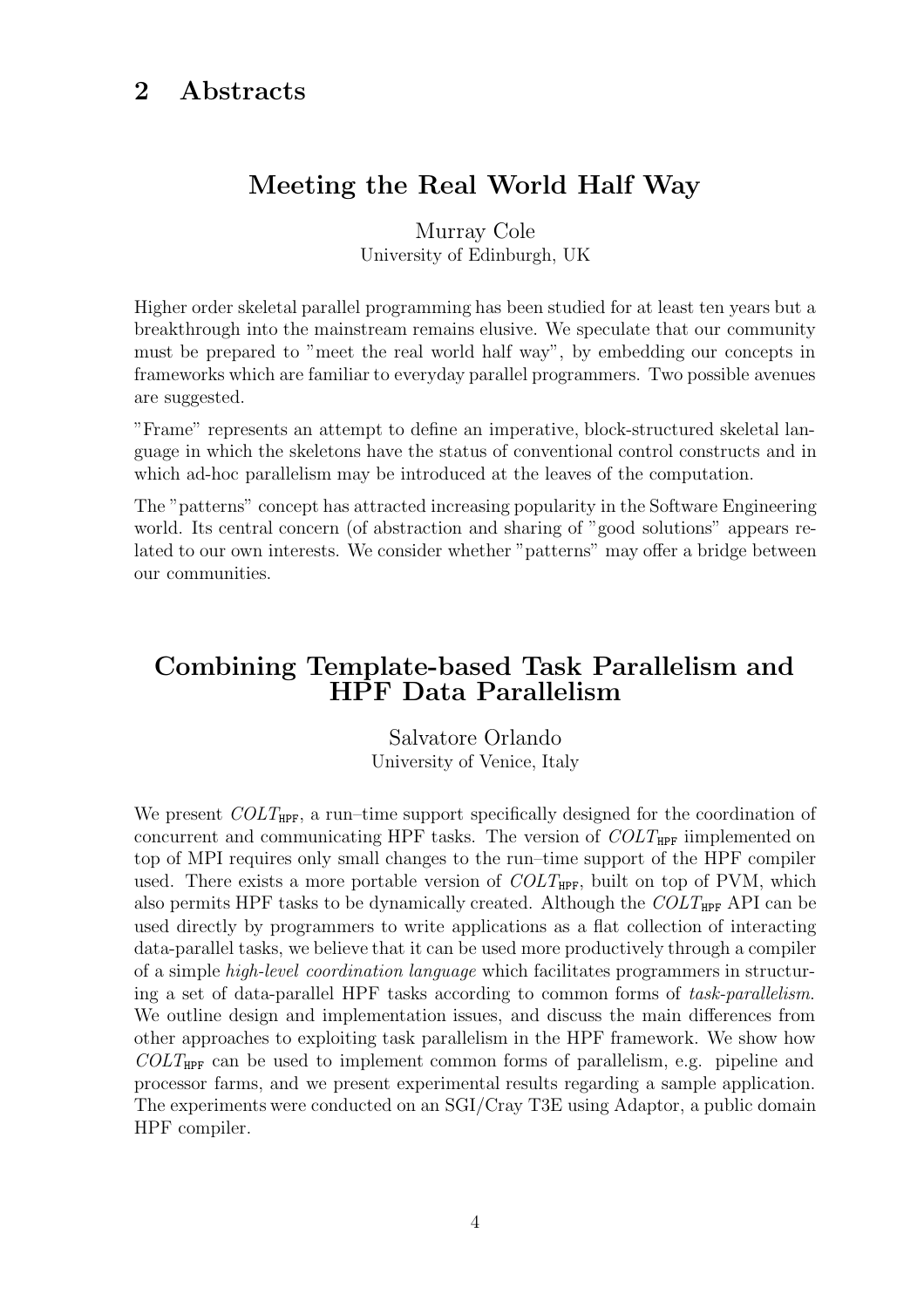### P3L, FAN and Transformations

Susanna Pelagatti University of Pisa, Italy

Structured parallel programming allows to construct applications by composing skeletons, i.e. recurring patterns of task and data parallelism. First academic and commercial experiences with skeleton based systems has demonstrated both the benefits of the approach and also the lack of a special methodology for systematic algorithm design in this framework.

In this talk, I discuss the features of P3L, a skeleton-based system developed at the university of Pisa and its industrial version SKIECL. SKIECL comes with a skeleton integrated environment (SKIE) currently under development by QSW Ltd. Then, I discuss a first step towards a methodology for systematic and sound software development in skeleton system systems by describing a general transformation framework named FAN (Functional Abstract Notation) which is to be integrated within the systems discussed before. The framework includes a new notation for expressing parallel algorithms, a set of semantic preserving transformation rules and analytical estimates of rules' impact on the program performance (joint work with Sergei Gorlatch from the University of Passau).

### High-Level Programming for Parallel Cellular Computation

Domenico Talia ISI-CNR, Italy

Cellular automata provide an abstract parallel computation model that can be efficiently used for modeling and simulation of complex phenomena and systems. This talk discusses the use of cellular automata programming languages and tools for the parallel implementation of real-life high-performance applications. Parallel cellular languages based on the cellular automata model are a significant example of restrictedcomputation programming that can be used to model parallel computation in a large number of application areas such as biology, physics, geophysics, chemistry, economics, artificial life, and engineering. The design and implementation of parallel languages based on cellular automata provide efficient high-level tools for the development of scalable algorithms and applications.

As a practical example, we discuss the design of parallel cellular programs by a language called CARPET, introducing the main features of this language specifically designed for the development of high-performance cellular algorithms. Furthermore, CARPET programs performance on parallel MIMD architectures are presented.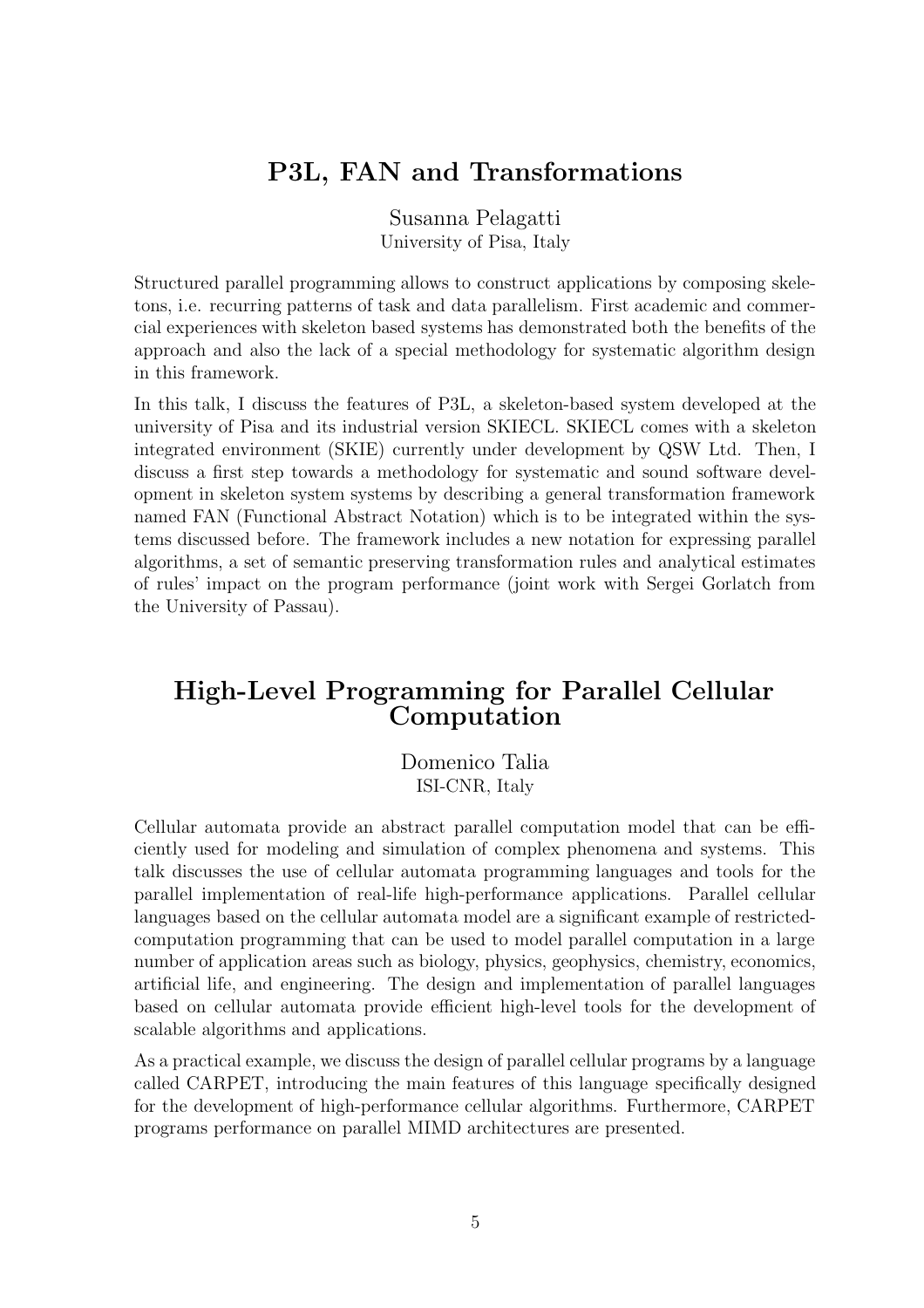### SEND-RECV Considered Harmful: a New Way To Structure and Optimize Parallelism?

Sergei Gorlatch Universität Passau, Germany

The current difficulties in the programming for parallel and distributed systems are mainly due to the low level of the language constructs employed. In particular, the communication libraries like MPI and PVM are often compared with Assembler-like languages of the 60's, and their use is mainly explained by the high performance.

We argue that the way out of this crises of parallelism could be similar to the "structured programming" approach taken previously in the sequential setting. Similar to famous Dijkstra's motto "GOTO considered harmful", we propose to consider individual SEND and RECEIVE primitives harmful for parallel programs. Structured parallel programming should try and avoid using pairwise communications, and rely mostly on the collective communication primitives like broadcast, reduce, scan, etc. We demonstrate that many important applications can be efficiently implemented in such kind of parallel language.

The main advantage of the new way of programming, which we call *collective par*allelism, is its formally-based, easy-to-use design methodology. We provide a set of composition rules for programming with collective operations, and report some experimental results with collective parallelism on modern parallel machines.

### Using Explicit Metadata to Separate the Performance Issues in Adaptive Applications

Paul H. J. Kelly

Imperial College, UK and University of California, San Diego, USA

Adaptive applications explicitly modify their structure in response to the evolution of the computation, and/or of the computational environment. The key issue in building tools to support adaptivity is the design of metadata. This talk concerns the role of metadata both for data structures and to represent the iteration space of the computation itself. Three examples are considered: a run-time self-optimising parallel matrix library, a library for block-irregular adaptive mesh applications with explicit metadata manipulation, and, as an example of an application with semi-structured irregularity both in data and in its iteration space, the Barnes-Hut n-body algorithm. This analysis leads to a focus for future research on tools which allow adaptive software to be built from pre-existing components, with very rich opportunities for adaptive, run-time restructuring.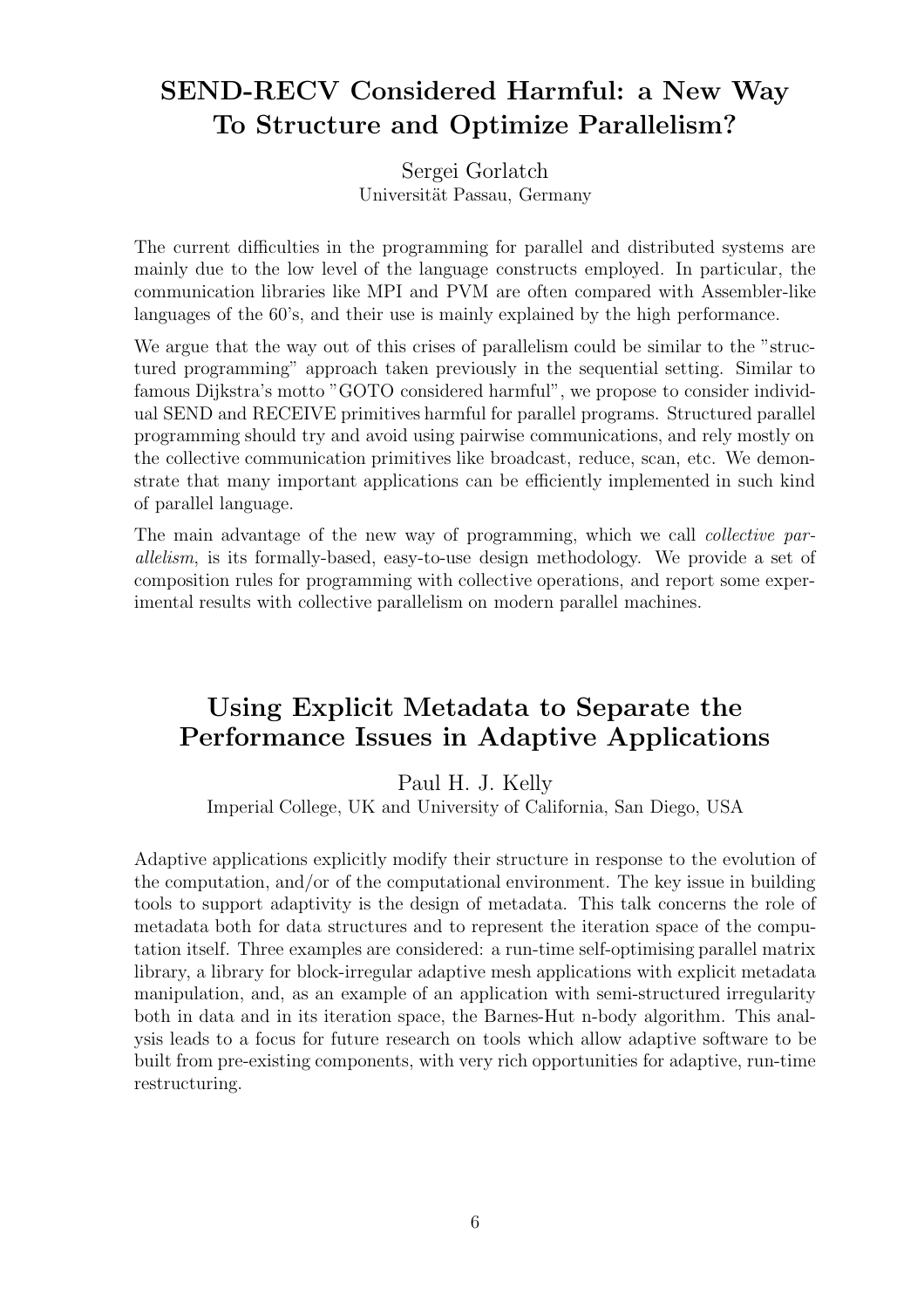### Virtual BSP: Parallel Processing on Transient Processors

Boleslaw Szymanski Rensselaer Polytechnic Institute, USA

Low cost, high speed and wide availability of workstations combined with improving bandwidth and latency of the interconnecting networks make Networks of Workstations (NOWs) an increasingly popular environment for parallel processing. A large number of workstations in a NOW are idle at any given time and their unused cycles can be used to perform additional parallel computations. A particular workstation is available for the additional computation only when it is not being used by its owner. However, a parallel program whose component processes synchronize during execution, stops making any progress if even a single participating workstation becomes unavailable. Parallel computations in such an environment must therefore adapt to the changing computing environment to deliver acceptable performance.

In this paper we describe an extension of the Oxford Bulk Synchronous Parallel Library to enable the BSP user to harvest idle cycles in a network of non-dedicated workstations for frequently synchronizing parallel computations. The extended library, called the Adaptive BSP (A-BSP for short) Library employs, transparently to the user, eager replication of data and lazy replication of computations and process migration to continuously map a set of BSP processes to currently available workstations. We describe results of applying the A-BSP Library to two large computational problems.

### SCL: Flexible library support for data-parallel languages

Gabriele Keller University of Tsukuba, Japan

Many high-level, data-parallel languages are collection oriented. That is, parallelism can be expressed by applying a fixed set of possibly higher-order operations to a designated aggregate data-structure. The SCL library is designed to facilitate the implementation of such languages by providing run-time support for parallel irregular data-structures, load-balancing, and communication operations. It differs from existing libraries as it offers no monolithic parallel computations on the data-structures, as such an approach often hinders important optimisations. Instead, it provides the communication operations as building blocks, which, combined with optimised sequential code, make up the parallel computations. The number of functions whose implementation is machine-dependent is kept intentionally small to obtain portability.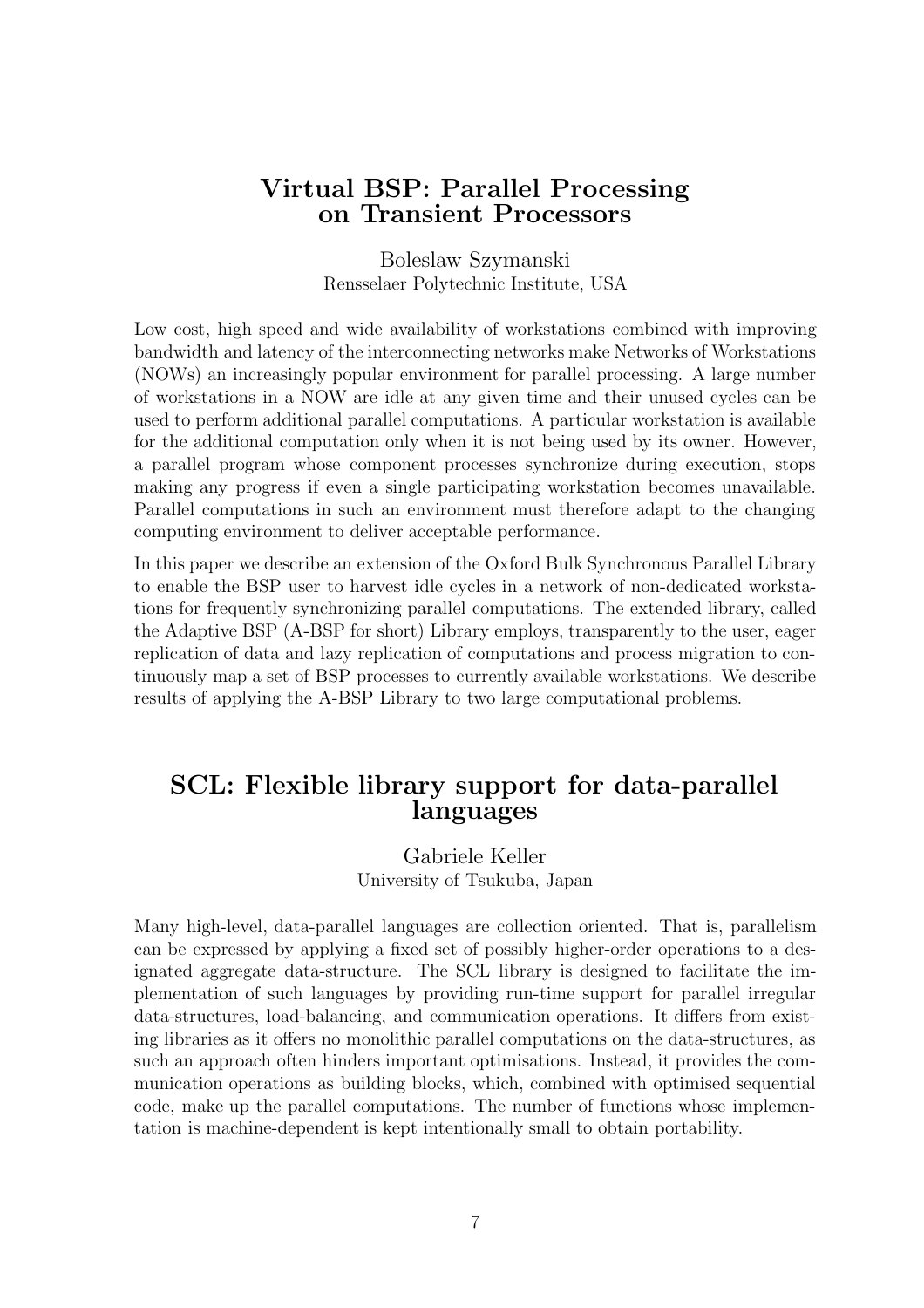### Costing Parallel Programs - What Next?

C. Barry Jay

University of Technology at Sydney, Australia

A realistic cost model for parallel programs will allow programs to be customized to minimize costs under changing circumstances. The most pressing circumstance has been the wide variety of hardware and architectures available, so that portability to new platforms has been the key goal. Models such as BSP have been successful at exploiting a small set of hardware parameters, such as latency. However, the costings could be refined by other performance factors which are required for better accuracy.

The most important of these is knowledge of the size and shape of the data structures which are in play. Even in the sequential case, one can find specialist libraries of algorithms intended to match the data structures to machine properties, e.g. number of registers. The same issues arise in the parallel setting, but magnified. Such shape information may be obvious for the inputs, but composition of programs, or divide-andconquer techniques, will quickly obscure the structure. The potential of this approach is shown by the FISh language. It supports static analysis of shapes which are then available for use in costing. Each program  $f : X - \rightarrow Y$  has a shape  $\# f : X - \rightarrow Y$ which maps the shape of the input to that of the output.

The impact of registers, and other parameters such as cache size, etc. on performance shows that the hardware model should be customized for each individual platform, to take account of those parameters deemed important by the manufacturers and/or implementers of the language primitives. This can be done by using a computational monad to represent costs as a function of shapes and hardware parameters. Each machine would support its own monad, using its own hardware parameters, but the costing of composite programs would be performed in a standard way. More precisely, each program f as above will have a cost given by  $costf : X -> (H->C) * Y$ , which will take the shape of the input and produce a pair, consisting of the cost function (from hardware parameters to costs, say, time) and the shape of the result. The latter can be used in costing the next step of the computation, and the costs added pointwise.

### The Algebraic Path Problem Revisited

Sanjay Rajopadhye IRISA, France

We derive an efficient linear SIMD architecture for the algebraic path problem. For a graph with n nodes, our array has n processors, each with  $3n$  memory cells, and computes the result in  $3n^2 - 2n$  steps. Our array is ideally suited for VLSI, since the controls is simple and the memory can be implemented as FIFOs. I/O is straightforward, since the array is linear. It can be trivially adapted to run in multiple passes, and moreover, this version *improves* the work efficiency. For any constant  $\alpha$ , the running time on  $\frac{n}{\alpha}$  processors is no more than  $(\alpha + 2)n^2$ . The work is no more than  $(1 + \frac{2}{\alpha})n^3$ and can be made as close to  $n^3$  as desired by increasing  $\alpha$ .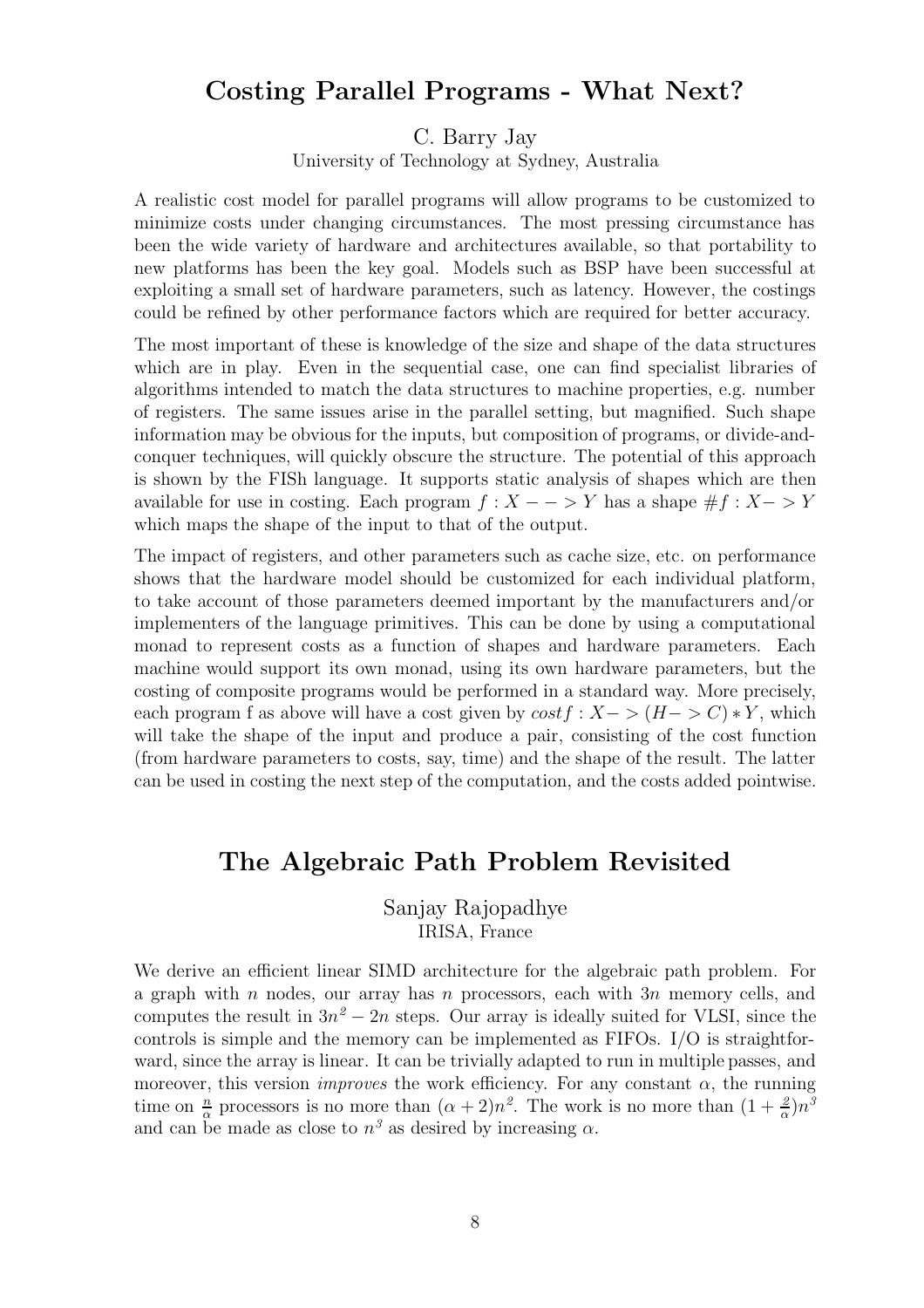### The Network of Tasks Model

David B. Skillicorn Queen's University at Kingston, Canada

A parallel programming model requires good properties with respect to both software development (clean semantics, transformation system, cost model) and execution (reasonable efficiency). Several such models are known, for example skeleton-based languages such as P3L, and less-structured alternatives such as BSP. These models have a common property: their operations are machine-filling and their composition is simple sequential composition.

The resulting structure seems too limiting for the whole range of possible high-performance applications. It is interesting to see how much composition can be generalized while still preserving, among other things, a compositional cost model. This is the goal of the Network of Tasks Model.

Programs in the NOT model are acyclic networks of nodes (except for a single loop construct) joined by directed edges representing communication. Nodes may be written in any combination of parallel programming languages provided only that (a) a cost expression parameterized in the number of processors is provided, and (b) the node may be adapted to use fewer processors. Under these conditions, a technique called work-based allocation schedules the graph so that each layer completes at roughly the same time and the total work of the nodes is preserved by the implementation (which makes costs transparent).

The simple semantics of NOT graphs makes it possible to define a refinement calculus derivation methodology for them. In particular, it is straightforward to handle residuals on graphs, which is of particular importance when software reuse is a concern.

The primary difference between the NOT model and other task graph approaches of the same general kind (e.g. COLT, Skie, 2L) is their granularity. NOT programs are intended to have quite large nodes and to preserve no state between them; whereas these other models have nodes that are like those of conventional skeleton languages.

### Abstract Parallel Machines for the Polytope Model

#### Nils Ellmenreich Universität Passau, Germany

Since scientific algorithms are often easily expressible in a functional language and they are often used for huge problem sizes, we propose an approach to statically parallelize this class of algorithms. The method, polyhedral parallelization, was adapted to the functional setting. For the code generation, we chose a tree of Abstract Parallel Machines (APMs), each being specified in the non-strict functional language Haskell. Each node in the tree represents a design decision, probably leading to different APMs. Program transformation ports code from one APM to the next. In future work, APM code will be translated down to native parallel code.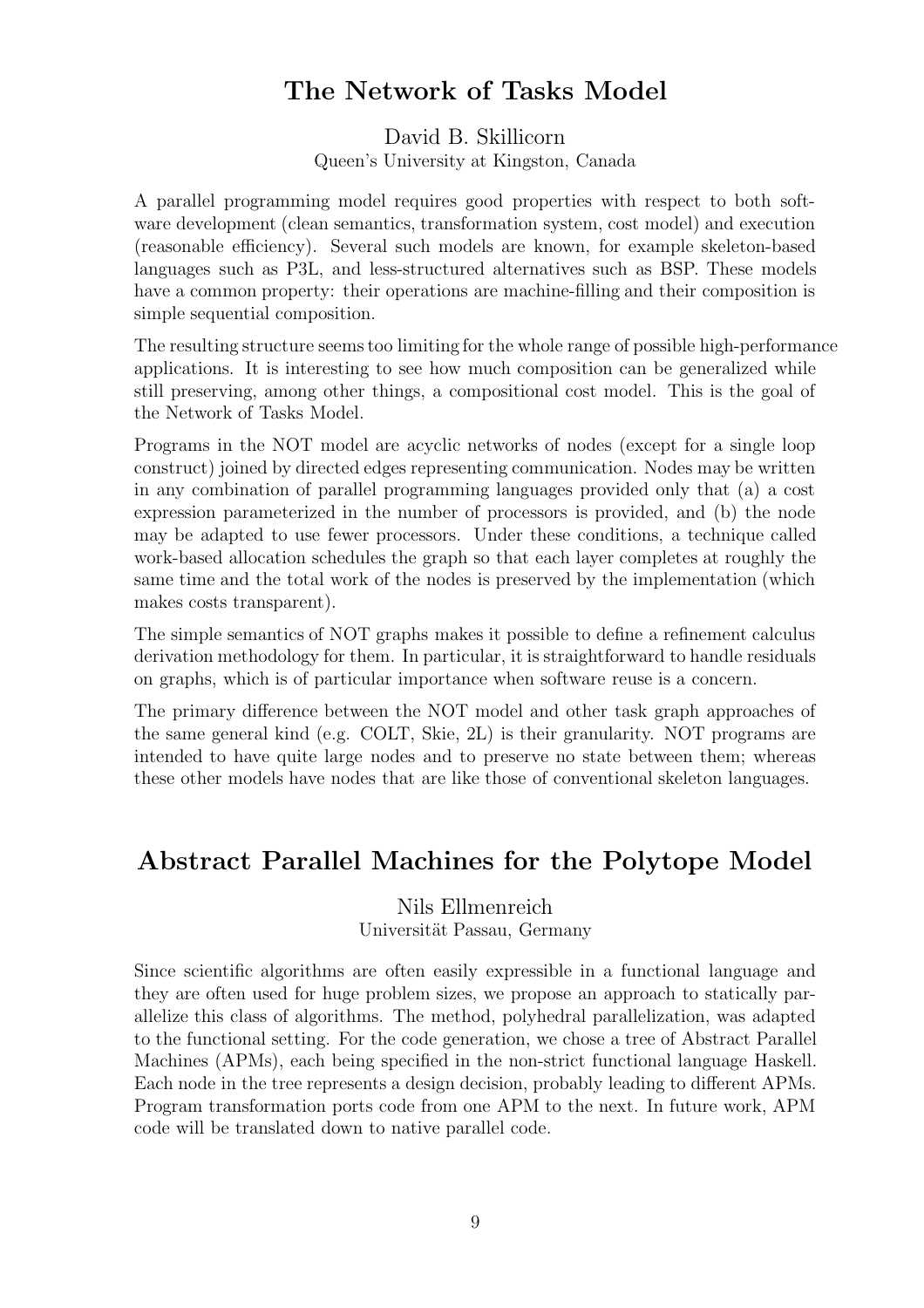### The Parallel Functional Language Eden

Ulrike Klusik, Rita Loogen, Steffen Priebe University of Marburg, Germany

Eden is a Haskell-based functional language which provides process abstractions and instantiations for the explicit definition of dynamically evolving process networks. Treating parallelism explicitly with declarative features promises runtime advantages in comparison to more conventional approaches to parallel functional programming, where annotations are used to indicate implicit parallelism and a process notion is only implicit. Eden process systems are distributed, there exists no shared memory or global address space. Processes communicate via head-strict communication channels.

Eden has been implemented by modifying the Glasgow Haskell compiler. The runtime system is based on the GUM system, the runtime system of Glasgow parallel Haskell, but incorporates substantial changes and extensions. A simple case study with the bitonic merge sort algorithm shows that the pulsating process system produced by the divide and conquer version of this algorithm can easily be replaced by a stable process system in which the data pulsates. Measurements with the Eden system show runtime benefits for the stable process tree.

### BSP Cost Analysis of Skeletal Programs

Yasushi Hayashi and Murray Cole University of Edinburgh, UK

The skeletal approach to parallel programming advocates the use of program constructors, or "skeletons", which abstract useful patterns of parallel computation and interaction. This is held to ease the burden on the programmer, who is freed to think in terms of these higher-level strategies while being absolved of responsibility for their detailed implementation. When embedded in a purely functional language opportunities naturally arise for program development in the transformational style in which an initial obviously correct version is refined by a sequence of meaning-preserving rewrites into a more efficient, but semantically equivalent form.

The program transformation process has long been recognised as a suitable target for automated support. The bulk of work has focused on the fundamental question of the semantic soundness of each step, with responsibility for choosing steps and for judging their effect on performance left to the programmer's intuition. Support for cost-prediction is hampered by its intractability in the general case. In response, C.B. Jay et al. defined a cost calculus for a simple shapely functional language Vec, targeting the PRAM and its cost model as the underlying parallel machine. we are developing a similar framework but choose the more realistic BSP model as the target architecture. This requires us to account for communication costs which are ignored by the PRAM. These costs impact upon the implementation choices made by the (hypothetical) Vec to BSP compiler and consequently upon the structure of the cost calculus which reflects them. The talk outlines the issues which must be addressed, and describes the implementation mechanism and the new cost calculus itself. An example of its application is presented.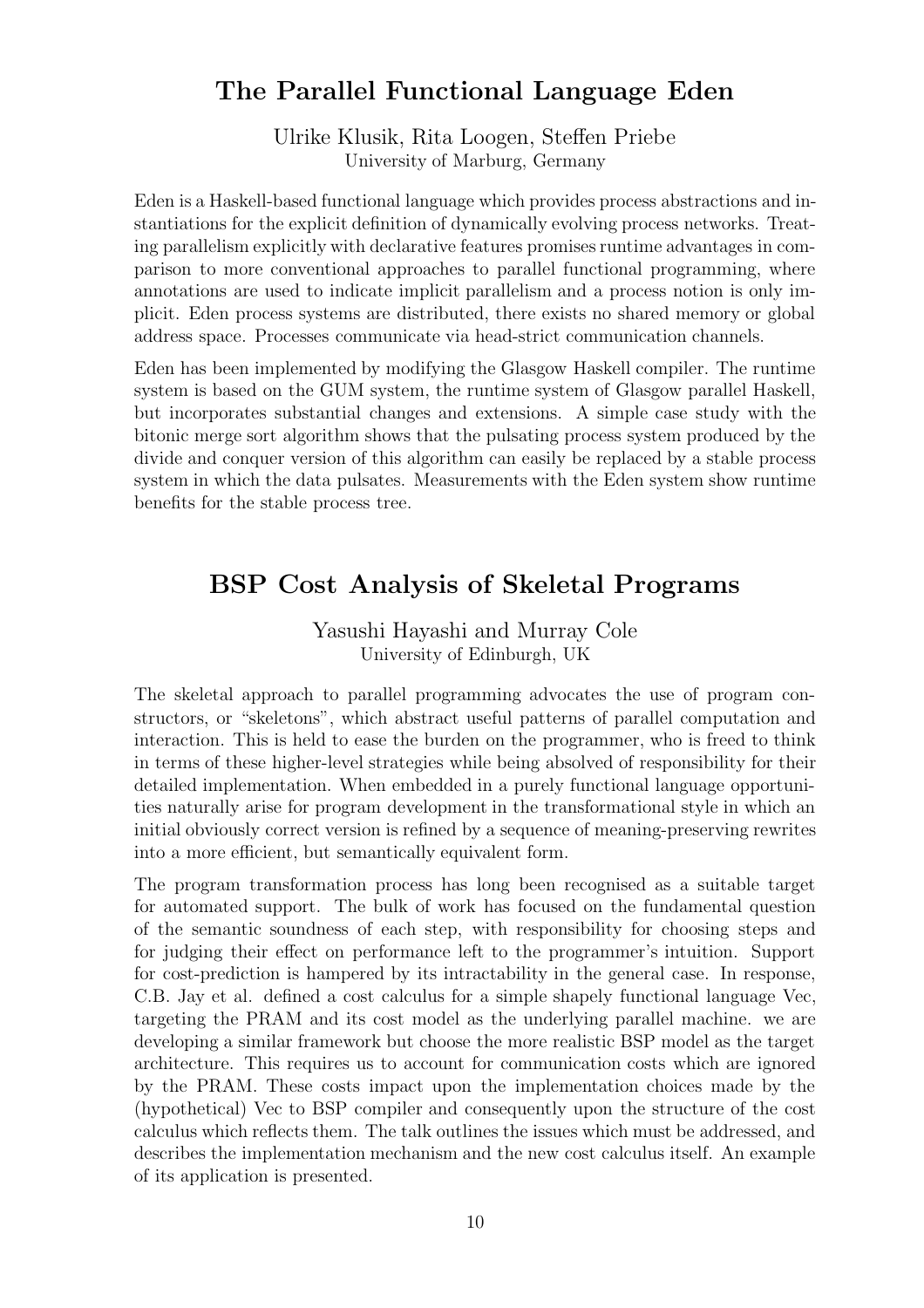### High level BSP programming

Gaetan Hains

Universite d'Orleans, France

We argue against the use of concurrent semantics in MPI+C programs for implementing parallel algorithms. A language design called BSML (Bulk Synchronous ML) is outlined and formalised by the BS-lambda theory. A library implementation of BSML shows the agreement of timings with the BSP model: in most cases to within 50often to within 10defined with barrier fusion semantics. It is shown that BS-lambda extended with this operation is non-confluent. Network-recursive definitions and nested parallelism therefore appear difficult to include in the pure-functional part of this framework.

### Parallelizing Compilation of Higher-Order Functional Programs using Skeletons - A Compiler for HDC

#### Christoph A. Herrmann and Christian Lengauer Universität Passau, Germany

We present a compiler for the functional language HDC, which aims at the generation of efficient code from high-level programs. HDC, which is syntactically a subset of the widely used language Haskell, facilitates the clean integration of skeletons with a predefined efficient parallel implementation into a functional program. Skeletons are higher-order functions which represent program schemata that can be specialized by providing customizing functions as parameters. The only restriction on customizing functions is their type; they can be composed of skeletons again. With HDC, we focus on the divide-and-conquer paradigm, which has a high potential for efficient parallelization.

The most important skeletons we use are explained. We describe the compiler phases, especially the higher-order elimination as the most important phase, on a simple example. Then, the generic implementation of skeletons is presented on the example of map, for three different parallel models. We discuss the example of polynomial product using Karatsuba's schema. Our experimental results are the basis of a comparison of the sequential code for this example with the code generated by the Glasgow Haskell compiler ghc-4.01. We concluded with an example program for the Frequent Set problem, which illustrates the large variety of possible skeleton usages.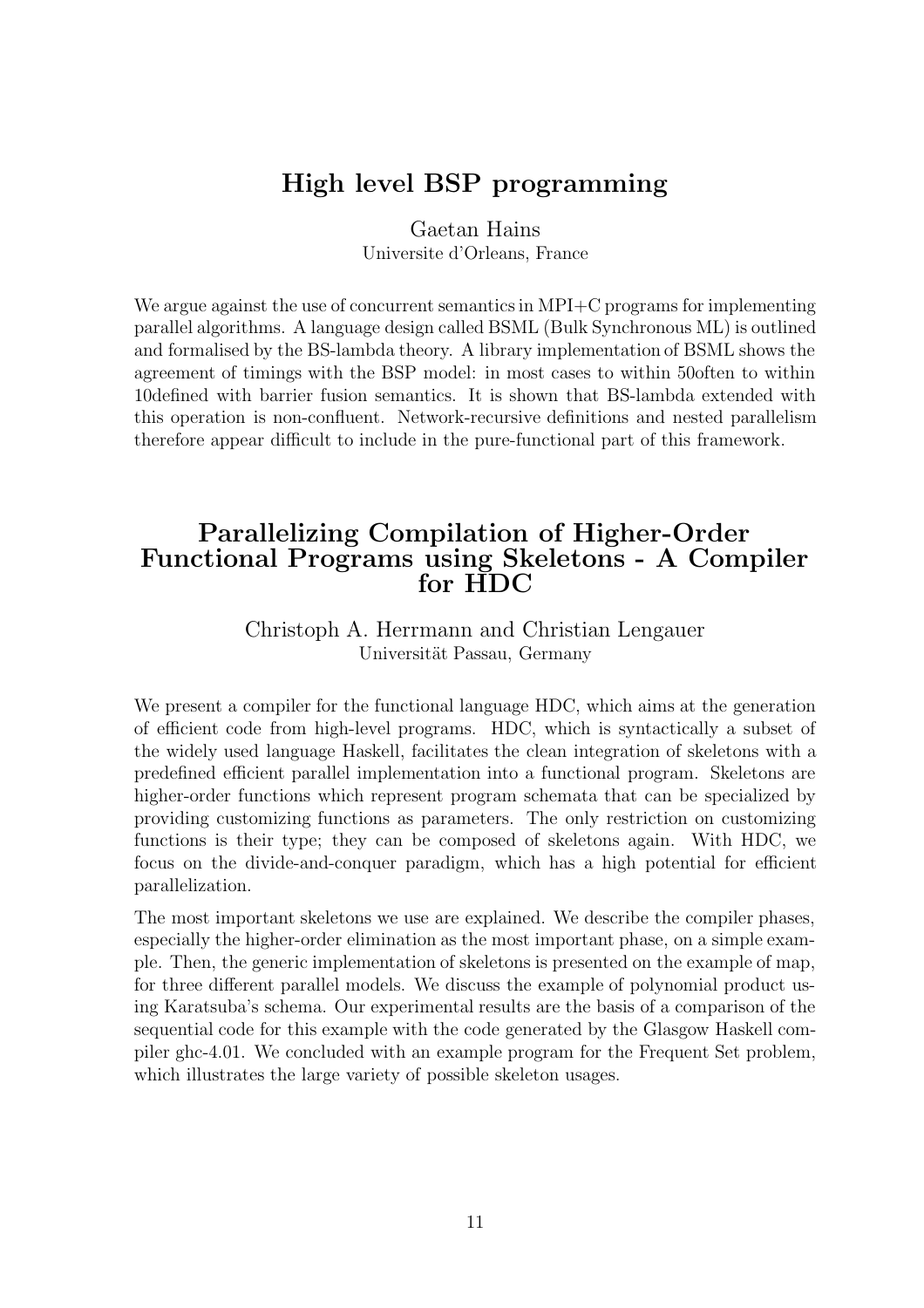### Evaluation Strategies for Parallel Haskell

Kevin Hammond

University of St. Andrews, UK

This talk introduces evaluation strategies, higher-order functions that can be used to separate algorithmic from behavioural code.

An evaluation strategy has type: type Strategy  $a = a \rightarrow ()$ , and is defined to have some effect on the argument of type "a", through shared graph. Basic strategies are used to control sequential evaluation degree, so that for example the "rnf" strategy will cause reduction of an expression to full normal form. Since evaluation strategies are completely normal functions, they can be naturally composed, nested, returned as program results, passed to other functions etc.

An evaluation strategy can be applied with the "using" function, which separates the two components of the program.

```
using \therefore a \Rightarrow Strategy a \Rightarrow a
x 'using' s = s x 'seq' x
```
For example,

parMap :: Strategy b ->  $(a \rightarrow b)$  ->  $[a]$  ->  $[b]$ parMap strat f xs = map f xs 'using' parList strat

The algorithm is "map f xs", the behaviour is "parList strat", where "strat" parameterises "parMap". So parMap rnf reduces all the results of the map in parallel to full normal form. parMap (parList rnf) would create two levels of nested parallelism etc.

Evaluation capture many common programming paradigms, including divide-and-conquer, pipelining, bounded buffers, and SPMD. They act as a dual to the skeleton approach: skeletons are parameterised on control, whereas strategies parameterise the algorithm. Efficient skeletons could be used to implement particular strategies, or strategies could be used to specify the semantics of particular skeletons.

Evaluation strategies have been used successfully in a number of large parallel Haskell programs, including the 47000 line Lolita natural language processor, and reasonable speedups have been obtained. This talk shows how they can be applied to the Dagstuhl n-body challenge application.

We are now looking at ways to extend strategies to new settings such as Java, and to apply new ideas such as shape, cost models or type-based reasoning.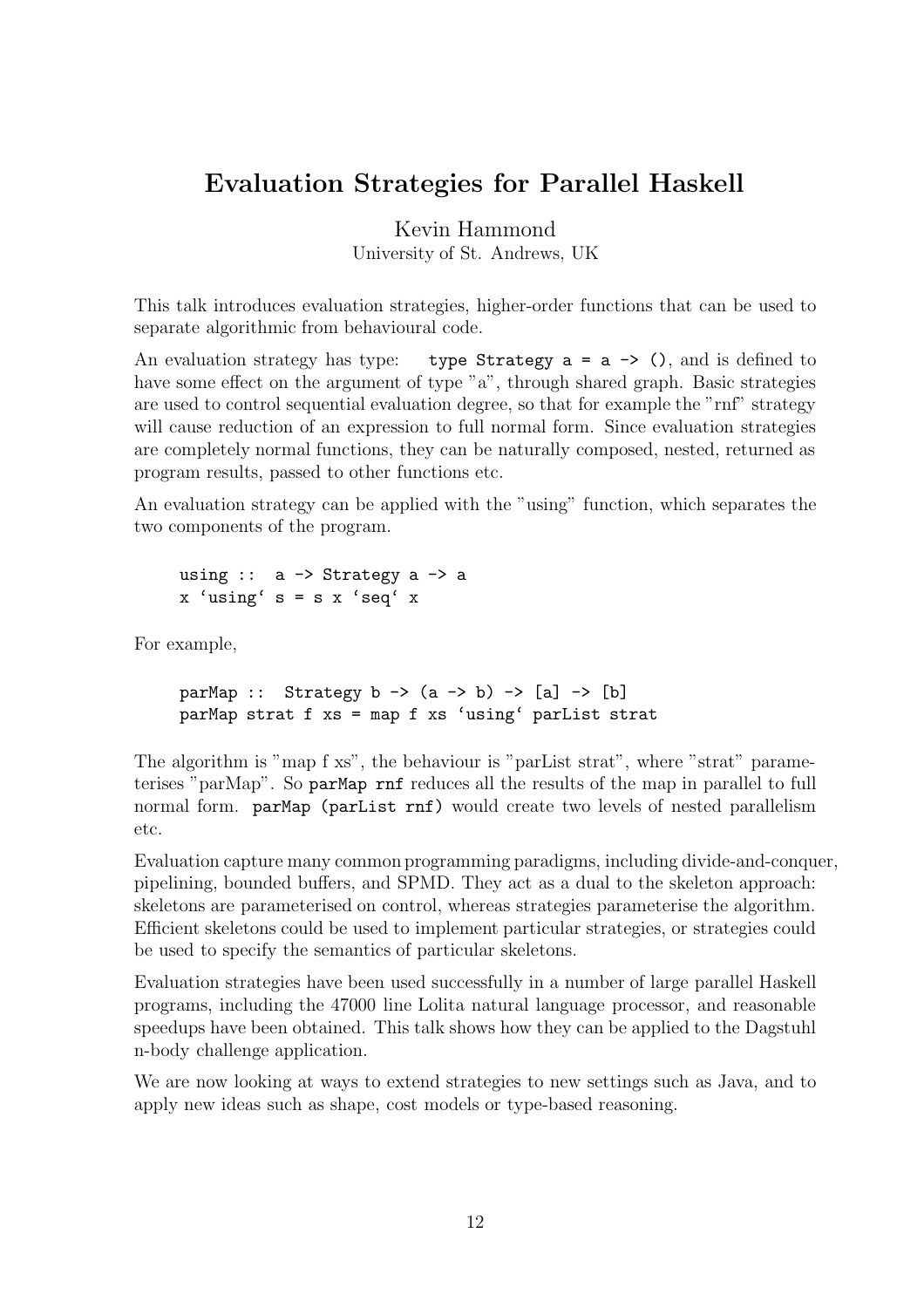### Parallel Functional Programs Translated into Java

#### Ralf Ebner

TU München, Germany

The functional coordinating language FASAN was designed for distributed numerical applications that are based on recursive algorithms with hierarchical data structures. The execution model of a FASAN program is a dynamic data flow graph. It avoids unnecessary synchronization and ensures data locality as well as direct communication channels between function calls using the concept of "data wrappers".

A first C- and PVM-based implementation of FASAN was successful w.r.t. execution time and speedup. But the resulting programs were difficult to debug since the programmer was faced with the internals of the data flow runtime system.

The actual implementation does not construct the data flow graph explicitly but rather uses features of Java to simulate its behavior. For this purpose, it maps parallel function calls to threads and distributed function calls to remote method invocations (RMI). Elements of data structures and result parameters of functions get stored in wrappers subclassing Java's "UnicastRemoteObjects". The wrappers serve as global references, as keys in object caches improving data locality, and as monitors that delay synchronization until actual calls to selector functions occur.

Implementations of the Barnes-Hut algorithm and of the adaptive recursive substructuring method for finite element simulations have demonstrated the usability of the new FASAN system, but still suffer from poor performance of RMI, which hopefully will be improved according to recommendations of the Java Grande Forum Report.

### The Stampede Cluster Programming System for Interactive Multimedia Applications

#### Rishiyur S. Nikhil Compaq Cambridge Research Laboratory, USA

Stampede is a C-based parallel programming system with: (1) high-level support for writing applications involving streams and dynamic parallelism, and (2) ability to run transparently on an SMP or a cluster of SMPs. We describe an example intelligent computer vision application, Stampede's implementation, and performance.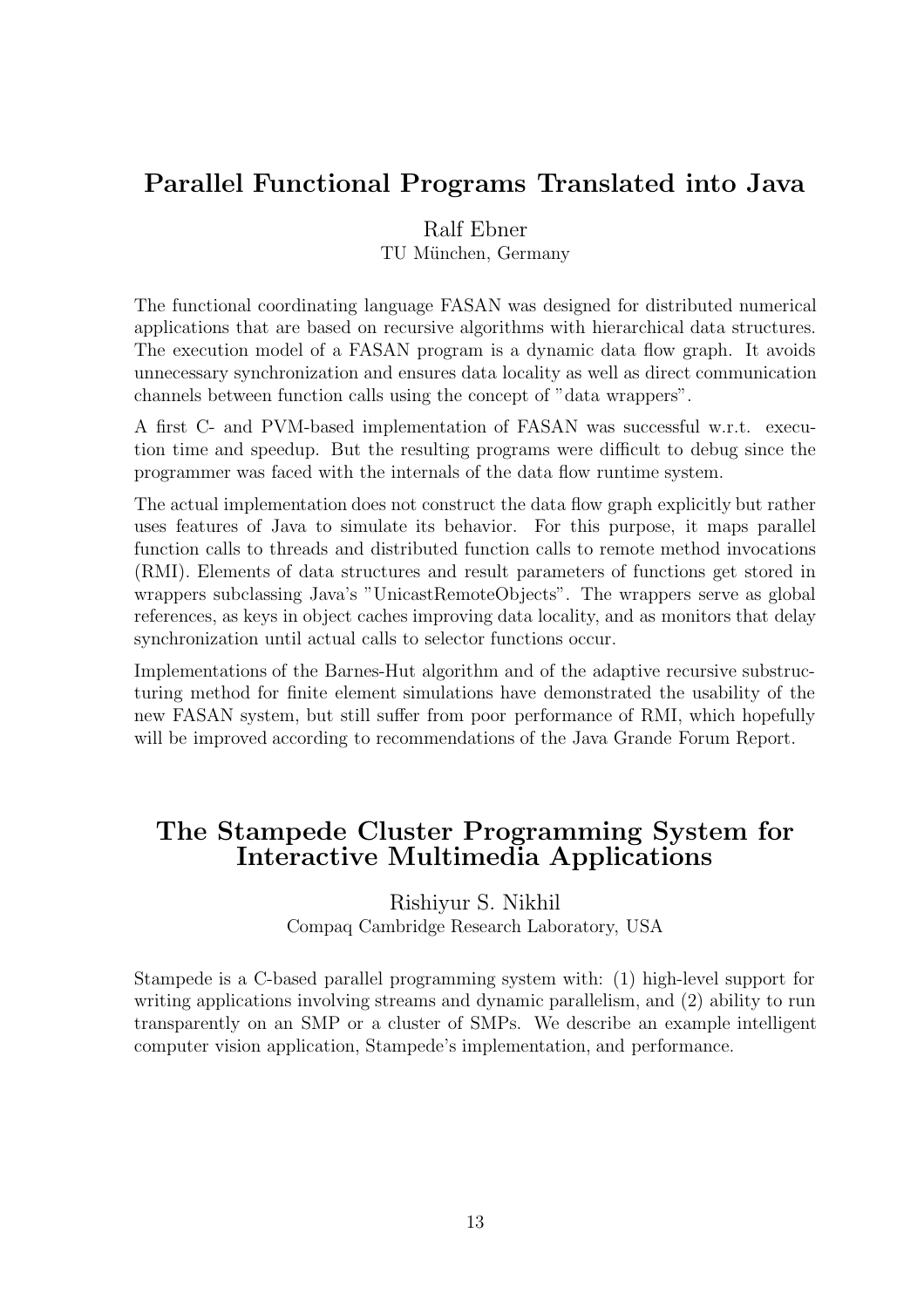### Programming Shared-Memory Multiprocessors Using the Cilk Multithreaded Language

Charles E. Leiserson MIT, USA

Cilk is a language being developed in the MIT Laboratory for Computer Science with the goal of making parallel programming easy. Cilk minimally extends the C programming language to allow interactions among computational threads to be specified in a simple and high-level fashion. Cilk's provably efficient runtime system dynamically maps a user's program onto available physical resources using a "work-stealing" scheduler, freeing the programmer from concerns of communication protocols and load balancing. In addition, Cilk provides an abstract performance model that a programmer can use to predict the multiprocessor performance of his application from its execution on a single processor. Not only do Cilk programs scale up to run efficiently on multiple processors, but unlike existing parallel-programming environments, such as MPI and HPF, Cilk programs "scale down": the efficiency of a Cilk program on one processor rivals that of a comparable C program.

In this talk, I provide a brief tutorial on the Cilk language. I explain how to program multithreaded applications in Cilk and how to analyze their performance. I illustrate some of the ideas behind Cilk using the example of MIT's championship computer-chess programs, \*Socrates and Cilkchess. I also briefly sketch how the software technology underlying Cilk works.

See http://supertech.lcs.mit.edu/cilk for more background on Cilk and to download the Cilk-5.2 manual and software release.

### A Practical Solution to Programming Parallel Computers

Lawrence Snyder

University of Washington, Seattle, USA

To program parallel computers well, i.e. so applications realize high performance across all parallel platforms, it is essential to be able to compare alternate solutions to subcomputations. This implies there must be a faithfully implemented performance model available to programmers with which to make the comparisons.

ZPL, an implemented and freely available data parallel array language, is a witness to the feasibility of this idea. The performance model presented by ZPL is known as the what-you-see-is-what-you-get model. The approach is described with running examples of ZPL code.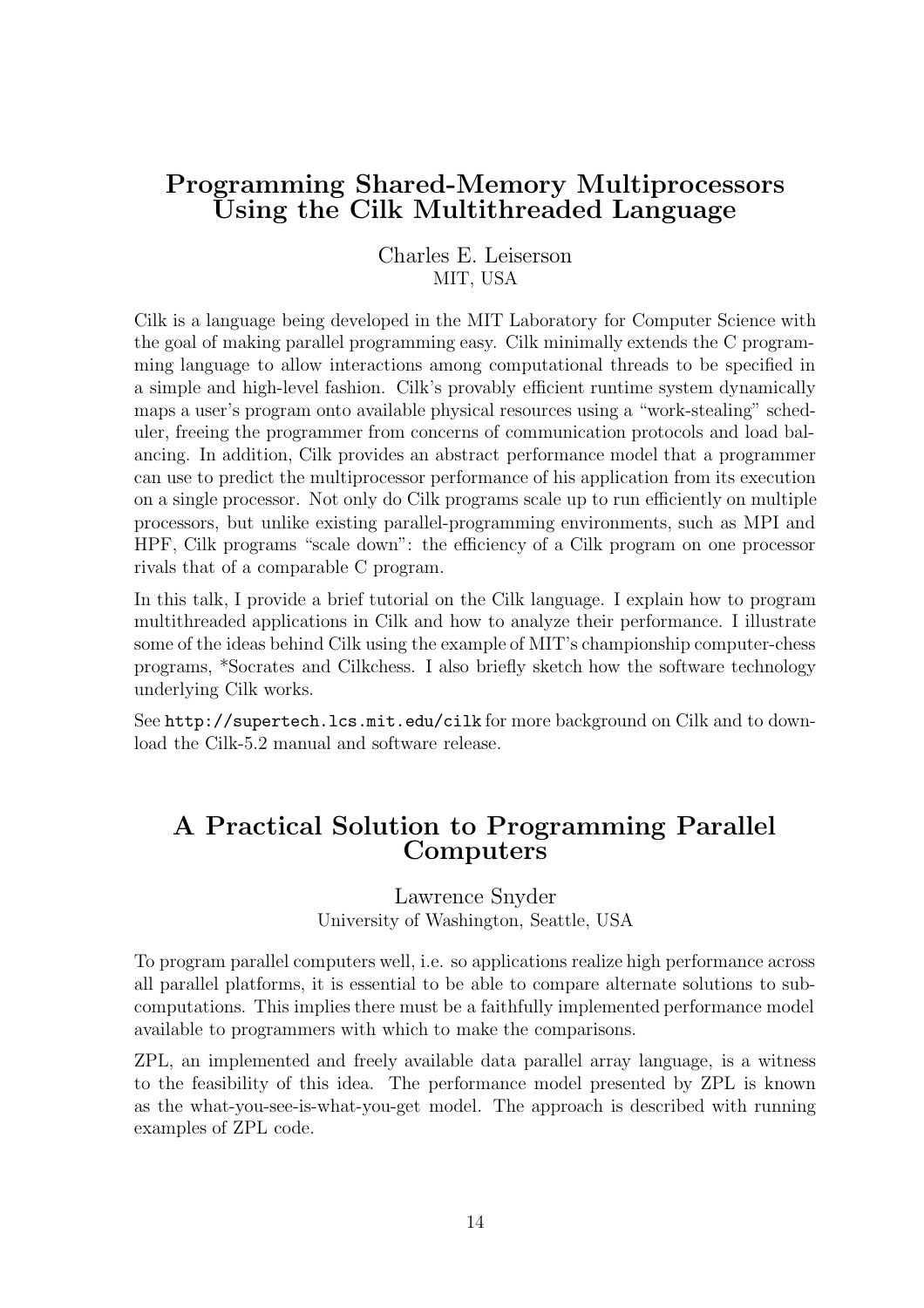### The parallel programming language ForkLight

Christoph Kessler Universität Trier, Germany

ForkLight is an imperative, task-parallel programming language for massively parallel shared memory machines. It is based on ANSI C, follows the SPMD model of parallel program execution, provides a sequentially consistent shared memory, and supports dynamically nested parallelism. While no assumptions are made on uniformity of memory access time or instruction-level synchronicity of the underlying hardware, ForkLight offers a simple but powerful mechanism for coordination of parallel processes in the tradition and notation of PRAM algorithms: Beyond its asynchronous default execution mode, ForkLight offers a mode for control–synchronous execution that relates the program's block structure to parallel control flow. This directly maps to parallel divideand-conquer implementations. We give an overview of the implementation of ForkLight by a source-to- source compiler. The run-time system uses a very small target machine interface consisting of only seven core routines for shared memory access and process management, that are currently implemented using P4. We also report implementation results for the N-body problem. We observe very good scalability on the SB-PRAM even for very small problem sizes. Finally we briefly introduce some key features of the BSP language NestStep, namely nesting of supersteps and a BSP-compliant virtual shared memory implementation.

### A Coordination Language for Mixed Task and Data Parallel Programs

Thomas Rauber and Gudula Rünger Universität Halle and Universität Leipzig, Germany

We present a coordination model to derive efficient implementations using mixed task and data parallelism. The model provides a specification language in which the programmer defines the available degree of parallelism and a coordination language in which the programmer determines how the potential parallelism is exploited for a specific implementation. Specification programs depend only on the algorithm whereas coordination programs may be different for different target machines in order to obtain the best performance. The transformation of a specification program into a coordination program is performed in well-defined steps where each step selects a specific implementation detail. Therefore, the transformation can be automated, thus guaranteeing a correct target program. A cost model is used to ensure that the transformations result in an efficient program. We demonstrate the usefulness of the model by applying it to solution methods for differential equations. We show that for different parallel machines, different execution schemes lead to the most efficient parallel program.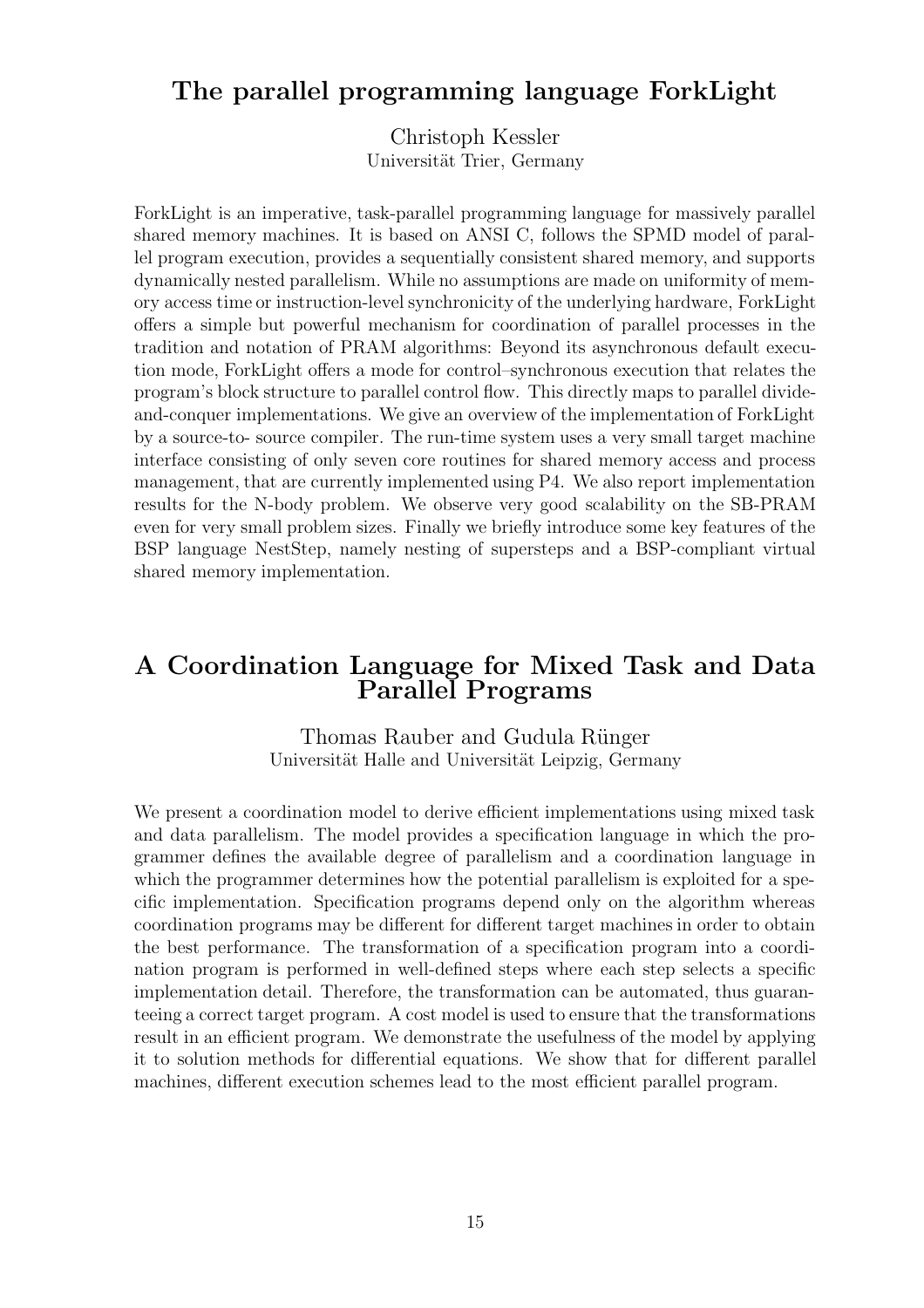### Irregular Computation in Fortran -or- Does Fortran Count as a High-Level Programming Model?

#### Jan Prins

University of North Carolina, Chapel Hill, USA

Computations over non-uniform and/or recursive data structures such as nested sequences and variable-depth trees can be found at the heart of many efficient algorithms. However, irregular computations such as these pose complex performance challenges as the source of parallelism and reference patterns are not known a priori.

We are exploring the efficient implementation of such algorithms on various sharedmemory multiprocessors. Our approach is to express irregular computations in fully parallel form using the data abstraction and parallel loop facilities found in modern Fortran dialects (Fortran 90 or Fortran 95), and to transform the parallel loops to optimize the performance for particular target processors. The transformations are (1) loop serialization, (2) loop scheduling via OpenMP directives, (3) loop range splitting and (4) flattening of nested parallel loops. We use Fortran because (1) it is widely used as a performance-oriented programming language and consequently tends to have high quality compilers and implementations, and (2) the language is closed under the transformations used, in particular Fortran supports the primitives introduced in the flattening transformation.

In this talk the implementation of the Barnes-Hut n-body algorithm on an SGI Origin 2000 is described. Using all four transformations above we were able to improve single-processor performance of the tree-force calculation by a factor of 6 and obtain a superlinear speedup (due to cache effects) on parallel runs up to 16 processors. The performance appears to match or exceed that reported in the literature, although this is a difficult claim to make since the B-H algorithm has many parameters affecting performance, most of which are unreported in the literature.

### Is Nested Data Parallelism Portable?

Manuel M. T. Chakravarty University of Tsukuba, Japan

Research on the high-performance implementation of nested data parallelism has, over time, covered a wide range of architectures. Both scalar and vector processors as well as shared-memory and distributed memory machines were targeted. The Nepal Compilation System integrates this technology, in an attempt to provide a portable parallel programming system. Essential are two program transformations, flattening and calculational fusion, which even out irregular parallelism and increase locality of reference, respectively. The resulting program is mapped to C plus calls to a portable, light-weight collective-communication library. First experiments on scalar, vector, and distributed-memory machines support the feasibility of the approach.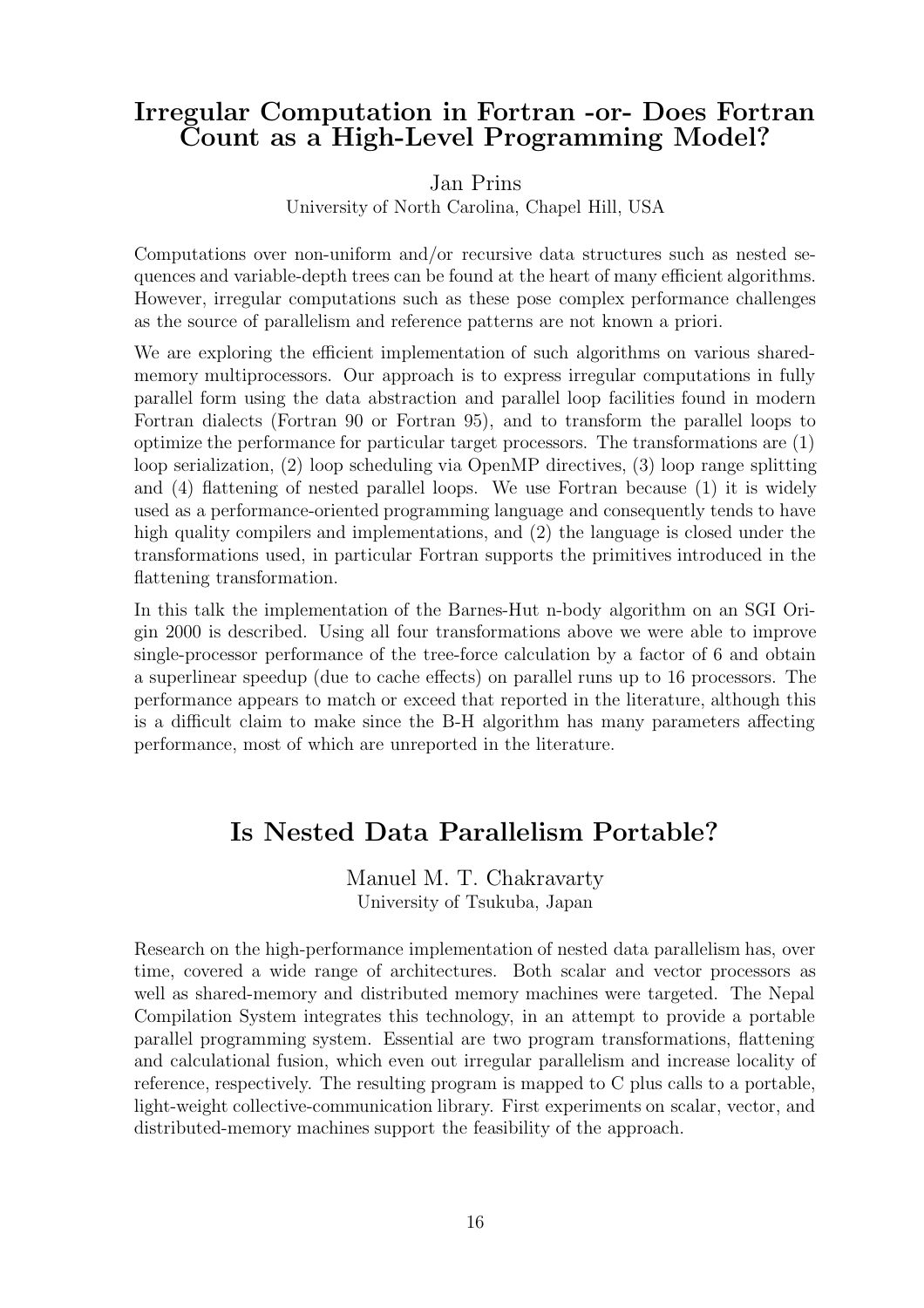### Diffusion: Calculating Efficient Parallel Programs

Zhenjiang Hu, Masato Takeichi and Hideya Iwasaki University of Tokyo, Japan

Parallel primitives (skeletons) intend to encourage programmers to build a parallel program from ready-made components for which efficient implementations are known to exist, making the parallelization process easier. However, programmers often suffer from the difficulty to choose a combination of proper parallel primitives so as to construct efficient parallel programs. To overcome this difficulty, we shall propose a new transformation, called diffusion, which can efficiently decompose a recursive definition into several functions such that each function can be described by some parallel primitive. This allows programmers to describe algorithms in a more natural recursive form. We demonstrate our idea with several interesting examples. Our diffusion transformation should be significant not only in development of new parallel algorithms, but also in construction of parallelizing compilers.

### Compilation of a Specialized Language for Massively Parallel Computers

Julien Mallet Irisa/Inria, Rennes, France

We propose a specialized language based on program skeletons encapsulating data and control flow for which an accurate cost analysis of the parallel implementation exists. The compilation process deals with the automatic choice of the data distributions on the processors through the accurate cost guaranteed by the source language. This allows to obtain an automatic compilation with an efficient parallel code (the distributions representing a global choice of parallel implementation).

The compilation process is described as a series of program transformations, each transformation mapping one intermediate skeleton-based language into another. The target language is an SPMD-like skeleton-based language straightforwardly translating into a sequential language with calls to communication library routines. The main compilation steps are : the size analysis, the in-place updating transformation, the explicitation of the communications and the data distributions choice.

The approach can be seen as a cross-fertilization between techniques developed within the FORTRAN parallelization and skeleton communities.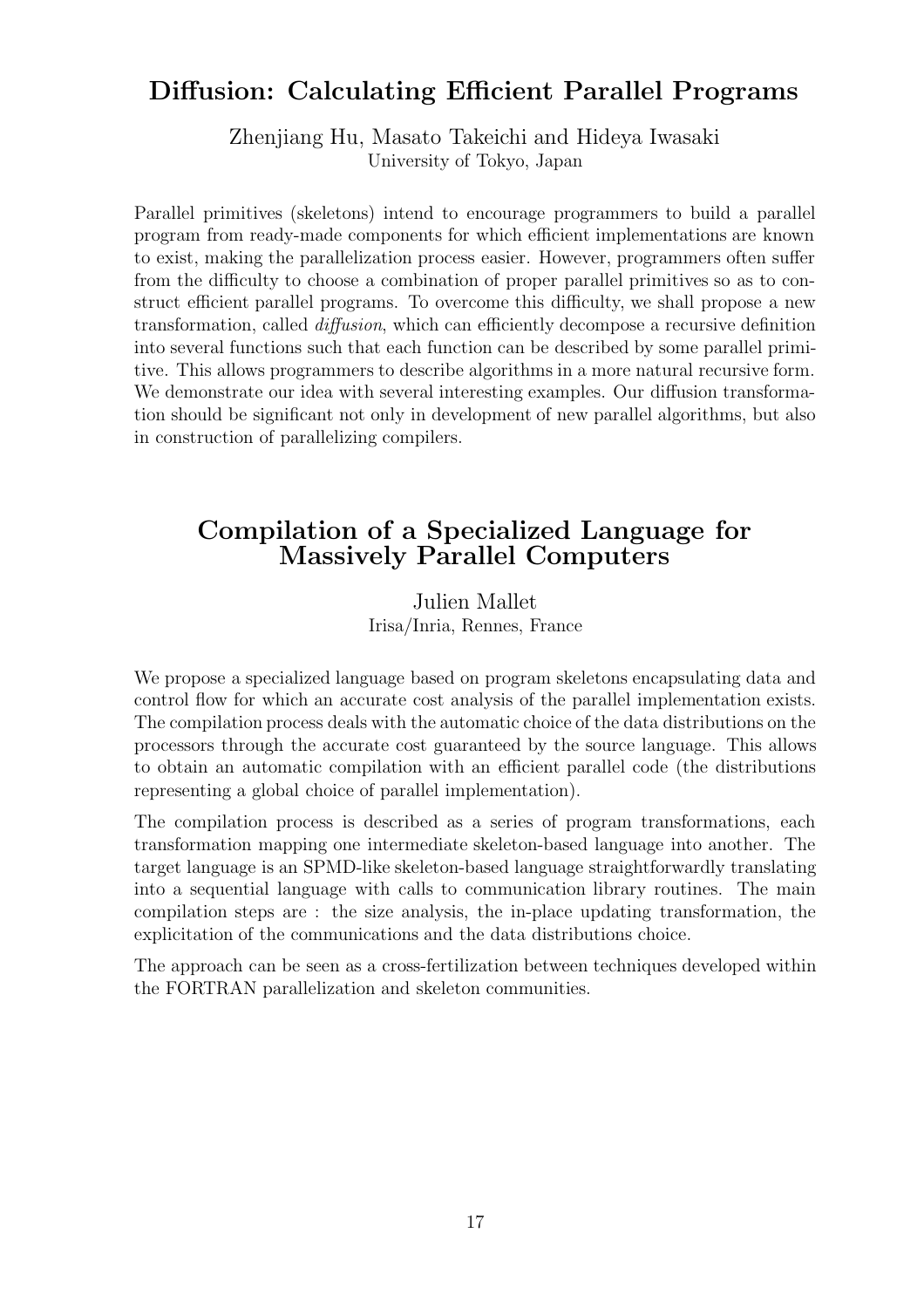### EPOS: Paving the Path for Parallel Applications

Antonio Augusto Froehlich and Wolfgang Schroeder-Preikschat GMD-FIRST and Universität Magdeburg, Germany

Every time more applications demand performance levels that can only be achieved by parallelization. In order to properly support them, new operating systems and tools are to be conceived. Our experiences developing runtime support systems for parallel applications convinced us that adjectives such as "generic" and "all purpose" do not fit together with "high performance", whereas different parallel applications have quite different requirements regarding the operating system. Even apparently flexible designs, like micro-kernel based operating systems, may imply in waste of resources that, otherwise, could be used by applications.

The promotion of configurability has been properly addressed by the PURE operating system. PURE is designed as a collection of configurable classes that can be seen as building blocks to assemble application-oriented operating systems. Approaches like this, although doing much for performance, reusability and maintainability, usually are not enough to support application programmers, since the number and the complexity of available building blocks grows quickly with the system evolution. In such a context, selecting and configuring the proper building blocks becomes a nightmare and yields a gap between that what the operating system offers and that what the applications expect.

EPOS aims to deliver, whenever possible automatically, a customized runtime support system for each parallel application. In order to achieve this, EPOS introduces three main concepts: 1 - adaptable, scenario independent system abstractions that result from composing PURE building blocks into application-ready abstractions. These abstractions are designed to be as much independent from the execution scenario as possible. 2 - Scenario adapters that adapt existing system abstractions to a given execution scenario, for instance, by making an existing thread abstraction ready to run in a SMP configuration. 3 - Inflated interfaces that export the system abstraction repository by gathering several different implementations of each system abstraction in a single, well-known interface.

An application designed and implemented following the guidelines behind these concepts can be submitted to a tool that will proceed syntactical and data flow analysis to extract an operating system blueprint. This blueprint is then refined by dependency analysis against information about the execution scenario acquired from the user via visual tools; and then submitted to another tool that will generate the applicationoriented operating system. With this approach, EPOS shall diminish the gap that usually separates operating systems from parallel applications.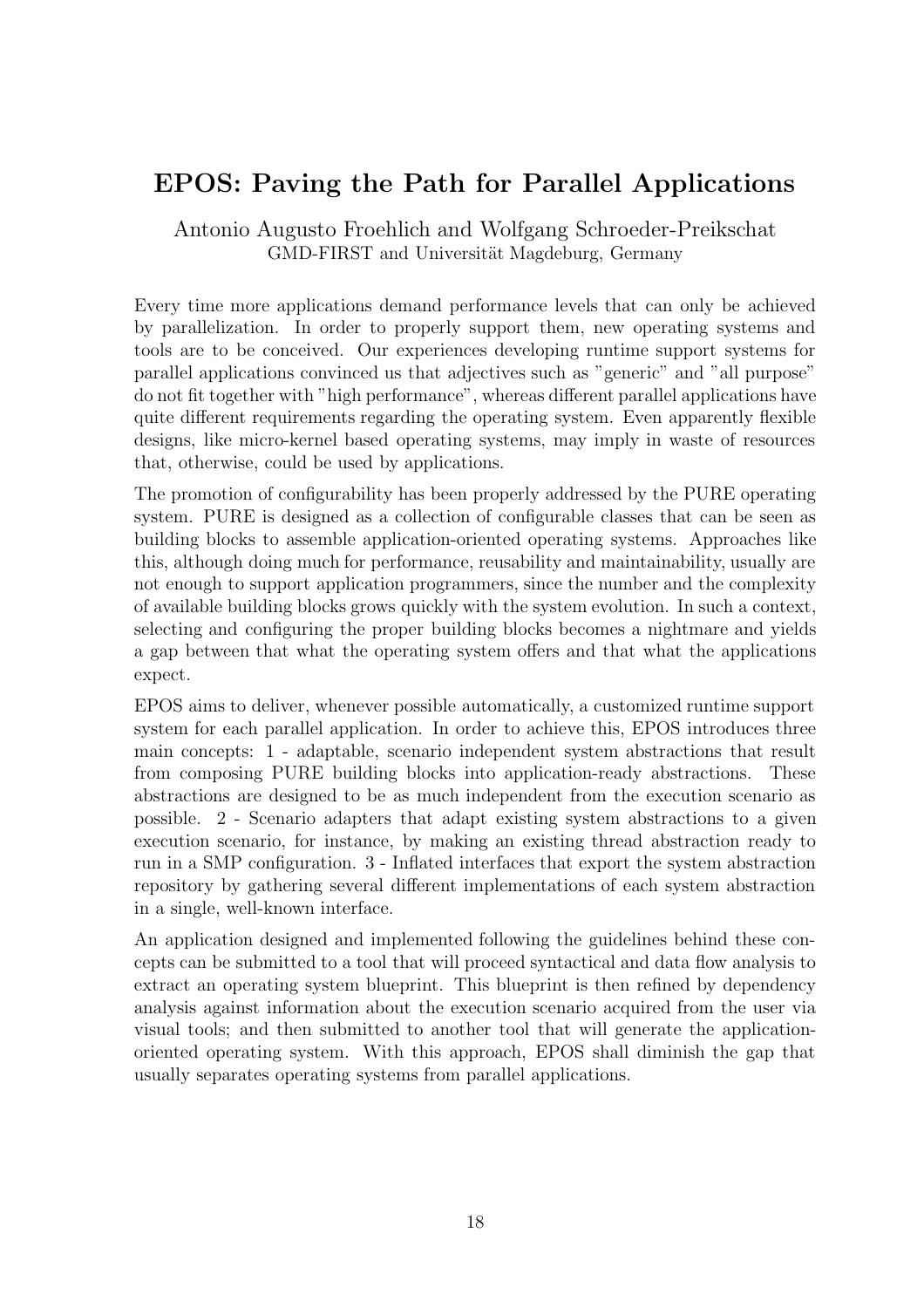### Scheduling of Data Parallel Modules

Thomas Rauber and Gudula Rünger Universität Halle and Universität Leipzig, Germany

Algorithms from scientific computing often exhibit a two-level parallelism based on potential task and data parallelism. We consider the parallel implementation of those algorithms on distributed memory machines. The efficient parallel implementation depends on several design decisions including the execution order of the tasks and the building of subgroups of processors for a group parallel execution. This gives rise to a multiprocessor task scheduling problem. The task structure is described in a directed acyclic graph where the nodes represent data parallel modules and the edges represent data dependencies mainly caused by multidimensional data structures. After a normalization step, phases of independent modules are scheduled one after another. We propose two algorithms: a greedy algorithms which first decides on the execution order of tasks and then on the group sizes and a dynamic programming approach which determines a module execution plan in one step.

### Piecewise Execution of Nested Parallel Programs

Wolf Pfannenstiel Technische Universität Berlin, Germany

Flattening nested parallel programs can lead to high memory requirements of the transformed programs because all the parallelism is exposed at once. Piecewise execution is a special kind of serialisation that computes only vector pieces of constant size at a time. This reduces memory requirements but comes at the price of a runtime overhead for managing the computation across the pieces and more complicated implementation. However, piecewise execution can be combined with other optimisation techniques like fusion and tupling transformations. It can be applied to memory-critical parts of a program (e.g. matching pairs of generators and accumulators) such that other parts are not affected. This property holds for a "formal specification" of program transformations as well as for the multi-threaded execution model that is proposed here. First experiments on a small example program show that piecewise execution and fusion techniques mix well and lead to the best measured running times on a Cray T3E.